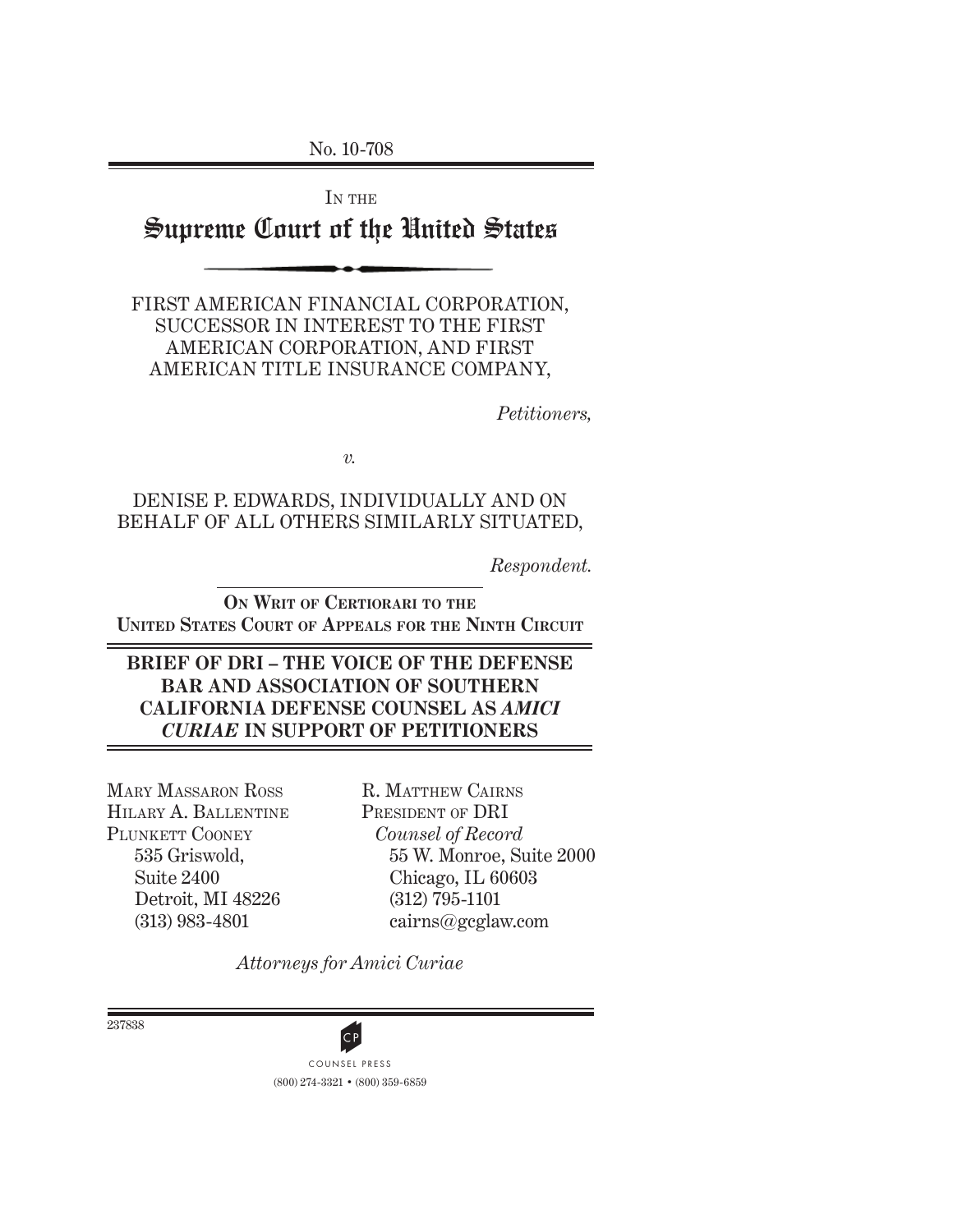# **TABLE OF CONTENTS**

*i*

|                                                                                                                                                                                                                                                                                                                                                                                                                                                                                                                                                           | Page         |
|-----------------------------------------------------------------------------------------------------------------------------------------------------------------------------------------------------------------------------------------------------------------------------------------------------------------------------------------------------------------------------------------------------------------------------------------------------------------------------------------------------------------------------------------------------------|--------------|
| TABLE OF CONTENTS                                                                                                                                                                                                                                                                                                                                                                                                                                                                                                                                         | $\mathbf{i}$ |
| TABLE OF CITED AUTHORITIES                                                                                                                                                                                                                                                                                                                                                                                                                                                                                                                                | iii          |
| <b>INTEREST OF AMICI CURIAE DRI</b><br>AND ASCDC                                                                                                                                                                                                                                                                                                                                                                                                                                                                                                          | 1            |
| SUMMARY OF THE ARGUMENT                                                                                                                                                                                                                                                                                                                                                                                                                                                                                                                                   | 3            |
| ARGUMENT                                                                                                                                                                                                                                                                                                                                                                                                                                                                                                                                                  | 6            |
| REQUIRING A LITIGANT TO SHOW<br>ACTUAL INJURY IN ALL LAWSUITS,<br>INCLUDING THOSE ARISING OUT<br>OF STATUTORY CAUSES OF ACTION,<br>IS NECESSARY TO MAINTAIN THE<br>EQUILIBRIUM BETWEEN THE<br>BRANCHES OF GOVERNMENT<br>AND TO LIMIT THE JUDICIAL<br>BRANCH TO DECIDING ONLY REAL,<br>VITAL CONTROVERSIES RATHER<br>THAN NO-HARM LAWSUITS THAT<br>ARE ESSENTIALLY EFFORTS<br>TO SECOND-GUESS EXECUTIVE<br>BRANCH POLICY DECISIONS MADE<br>AS PART OF ITS OBLIGATION TO<br>FAITHFULLY EXECUTE THE LAWS<br>Our federal Constitution embodies the<br>$A_{-}$ | 6            |
| idea separate but overlapping branches of                                                                                                                                                                                                                                                                                                                                                                                                                                                                                                                 |              |

government . . . . . . . . . . . . . . . . . . . . . . . . . . . 6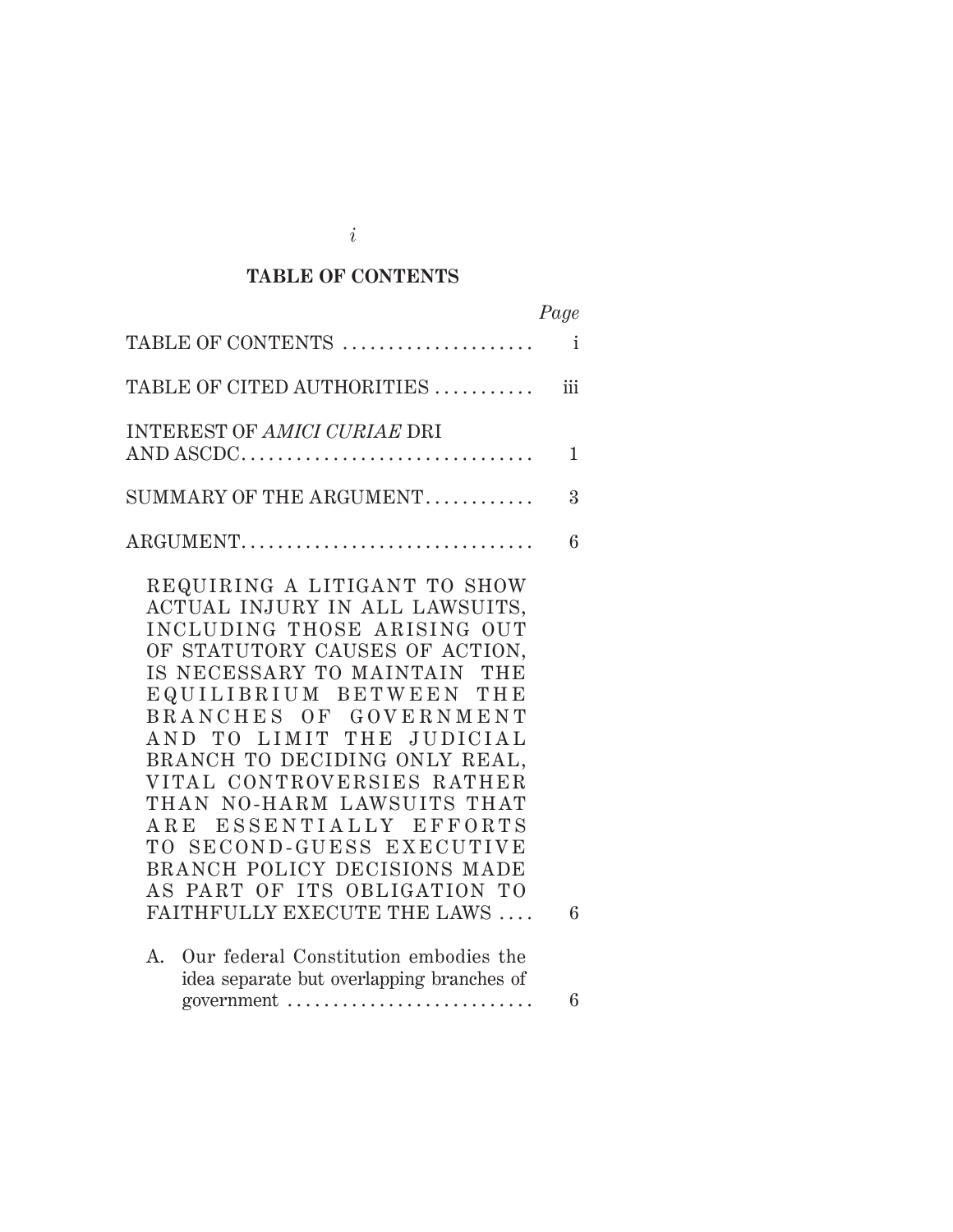# *Table of Contents*

|             | B. The standing doctrine is essential to<br>maintaining the equilibrium between<br>the branches of government                    |    |
|-------------|----------------------------------------------------------------------------------------------------------------------------------|----|
| $C_{\star}$ | Narrowing standing to permit litigants<br>to sue in the absence of actual injury will<br>dramatically increase costly litigation |    |
|             | against businesses and individuals                                                                                               | 14 |
|             | CONCLUSION                                                                                                                       |    |

# *ii*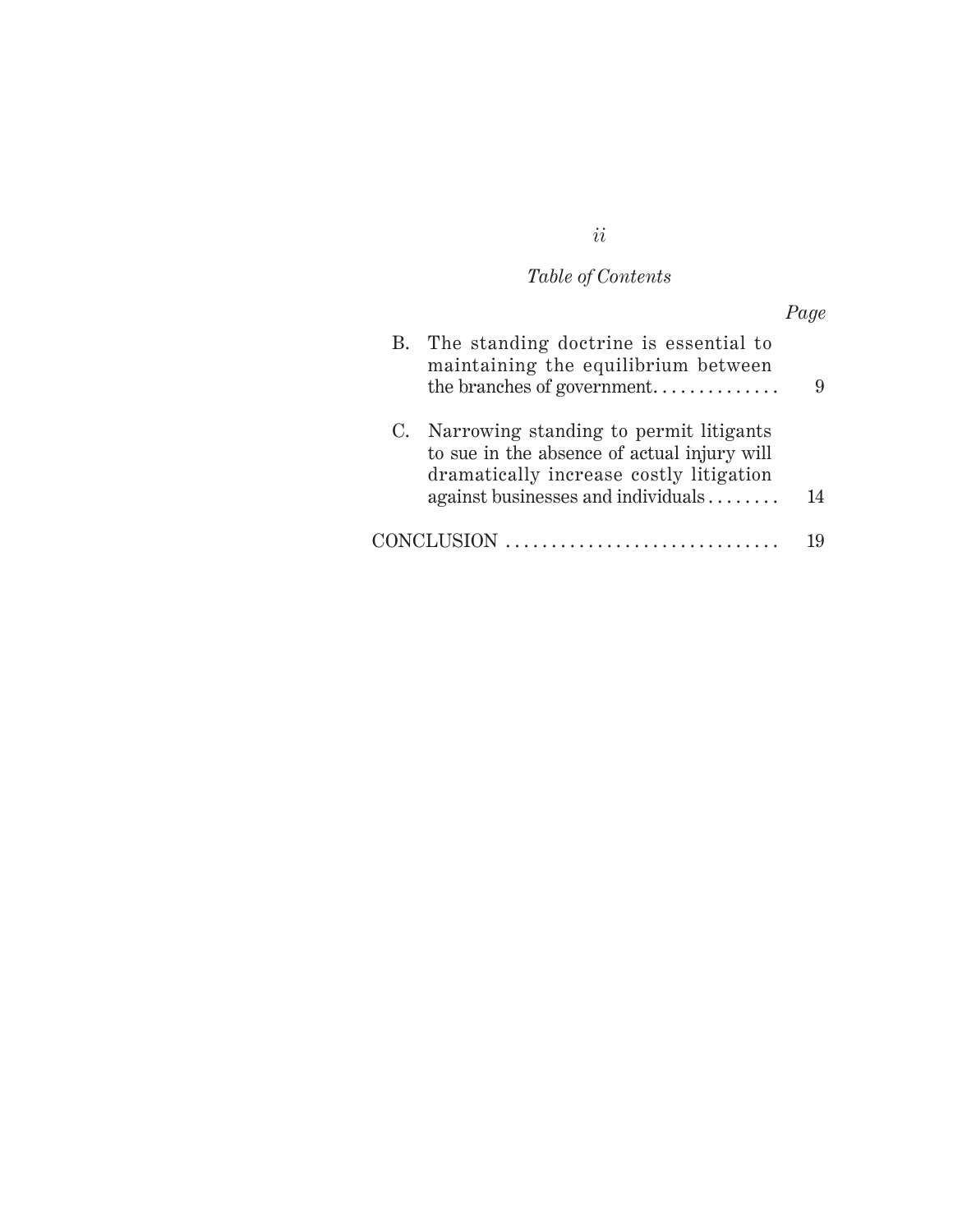# **TABLE OF CITED AUTHORITIES**

## *Page*

# **CASES**

| Allen v. Wright,                                                 |
|------------------------------------------------------------------|
| Bowsher v. Synar,<br>8                                           |
| Burlington N.R. Co. v. Woods,<br>1                               |
| City of Los Angeles v. Lyons,<br>10                              |
| DaimlerChrysler Corp. v. Cuno,<br>10                             |
| Edwards v. First American Corp.,                                 |
| Friends of the Earth, Inc. v.<br>Laidlaw Environmental Services, |
| Gambardella v. G. Fox & Co.,<br>15                               |
| $Hein v$ .<br>Freedom from Religion Foundation, Inc.,<br>4,9     |

## *iii*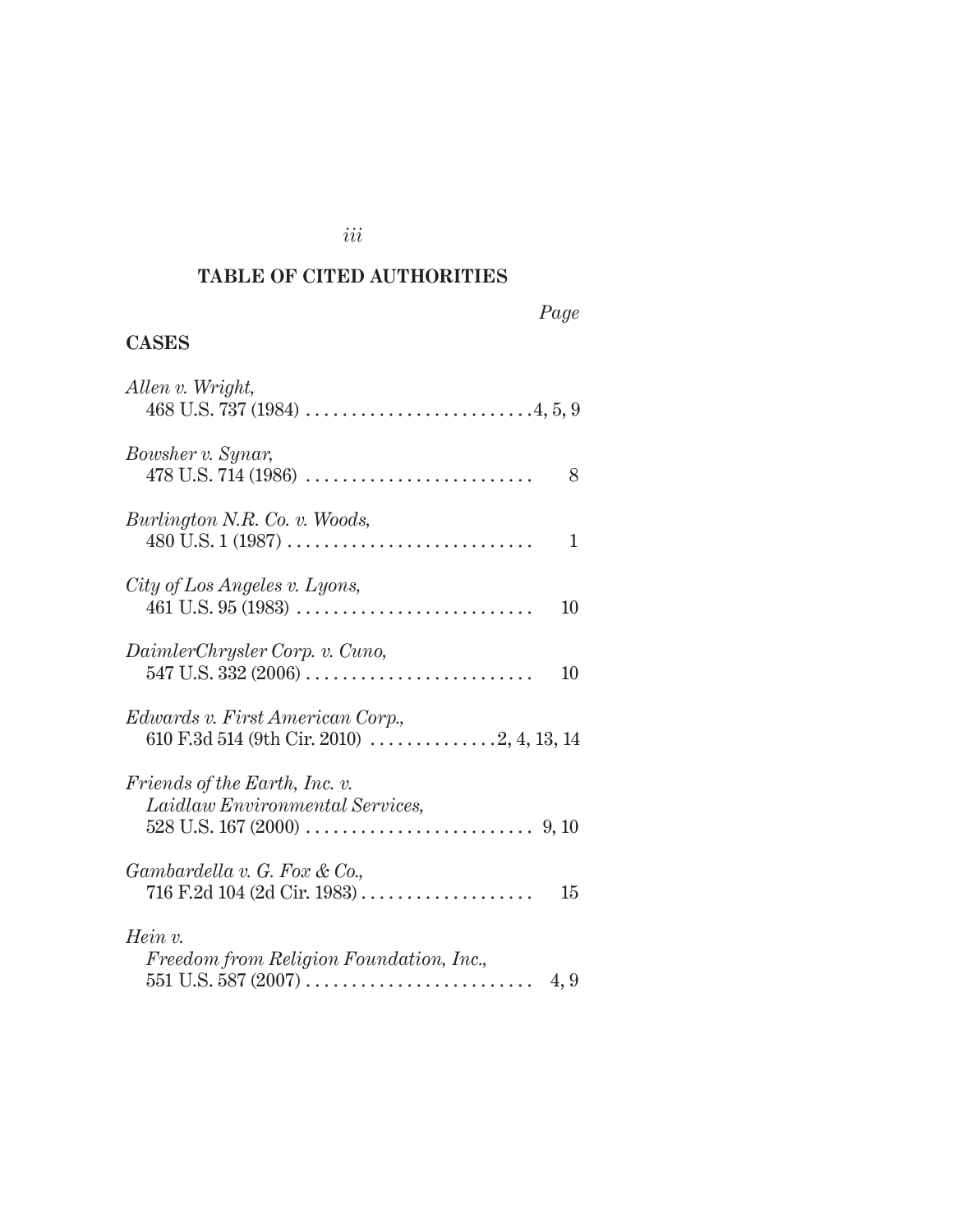*iv*

| Lewis v. Casey,                                                                      | 5  |
|--------------------------------------------------------------------------------------|----|
| Lujan v. Defenders of Wildlife,                                                      |    |
| Mistretta v. U.S.,                                                                   | 8  |
| $O'Donoghue$ v. U.S.,                                                                | 3  |
| Owen Equipment & Erection Co. v. Kroger,<br>$437$ U.S. $365$ (1978)                  | 4  |
| Pisciotta v. Old Nat. Bankcorp,<br>499 F.3d 629 (7th Cir. 2007).                     | 18 |
| Purtle v. Eldridge Auto Sales, Inc.,<br>$91 F.3d 797 (6th Cir. 1996) \ldots$         | 15 |
| Raines v. Byrd,                                                                      |    |
| Ratner v. Chemical Bank New York Trust Co.,<br>54 F.R.D. 412 (S.D.N.Y. 1972) $\dots$ | 18 |
| Schlesinger v.<br>Reservists Committee to Stop the War,                              | 11 |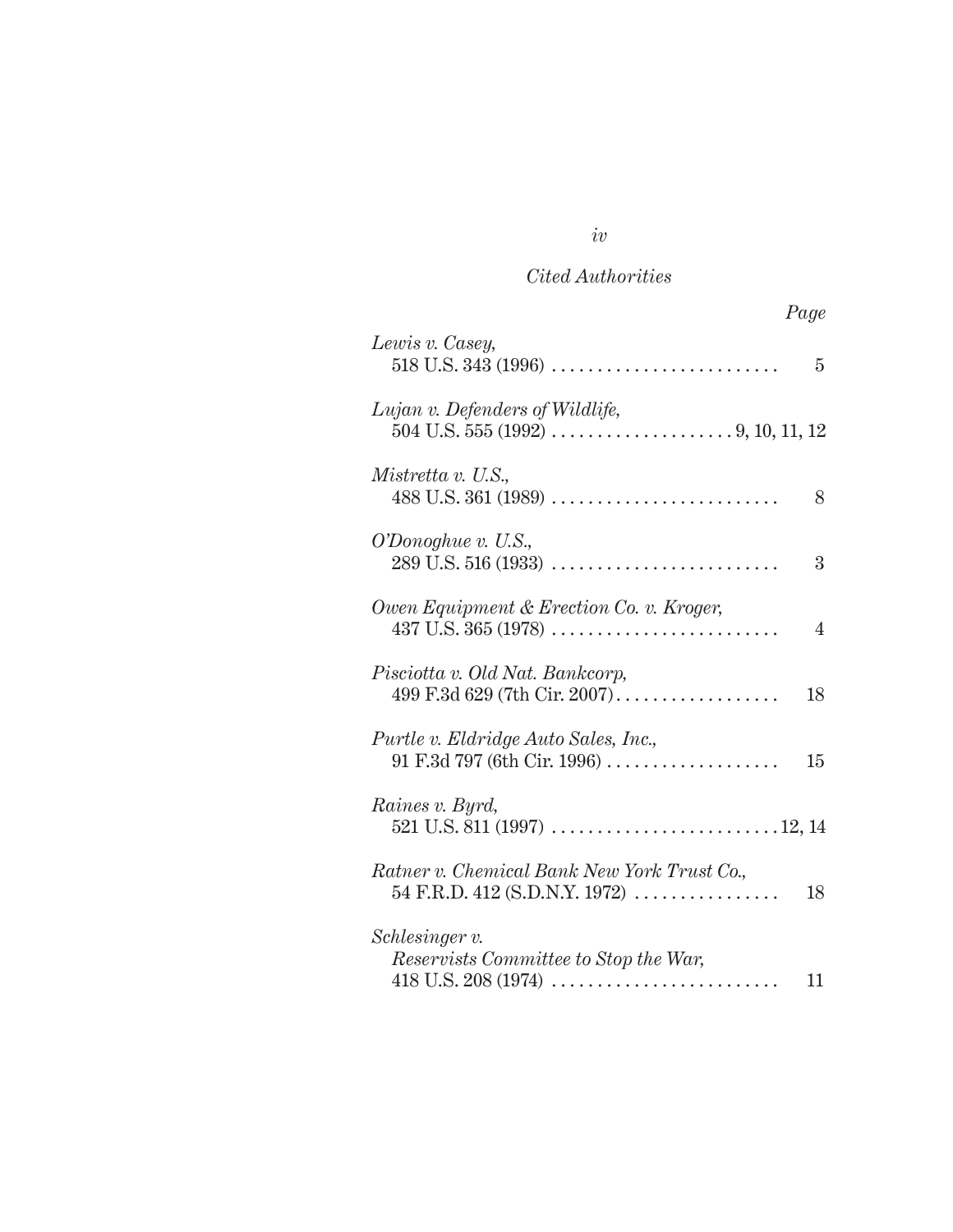| Page                                                                                    |
|-----------------------------------------------------------------------------------------|
| Seig v. Yard House Rancho Cucamonga, LLC,<br>$2007$ WL 6894503 (C.D. Cal. $2007)$<br>18 |
| Steel Co v. Citizens for a Better Environment,                                          |
| Summers v. Earth Island Institute,<br>10                                                |
| U.S. v. Richardson,<br>11                                                               |
| Wal-Mart Stores, Inc. v. Dukes, et al.,<br>$131$ S. Ct. 2541 (2011)<br>15               |
| Youngstown Sheet & Tube Co. v. Sawyer,<br>8                                             |
| <b>STATUTES</b>                                                                         |
|                                                                                         |
|                                                                                         |
| 3                                                                                       |
|                                                                                         |
|                                                                                         |
| 8                                                                                       |

# *v*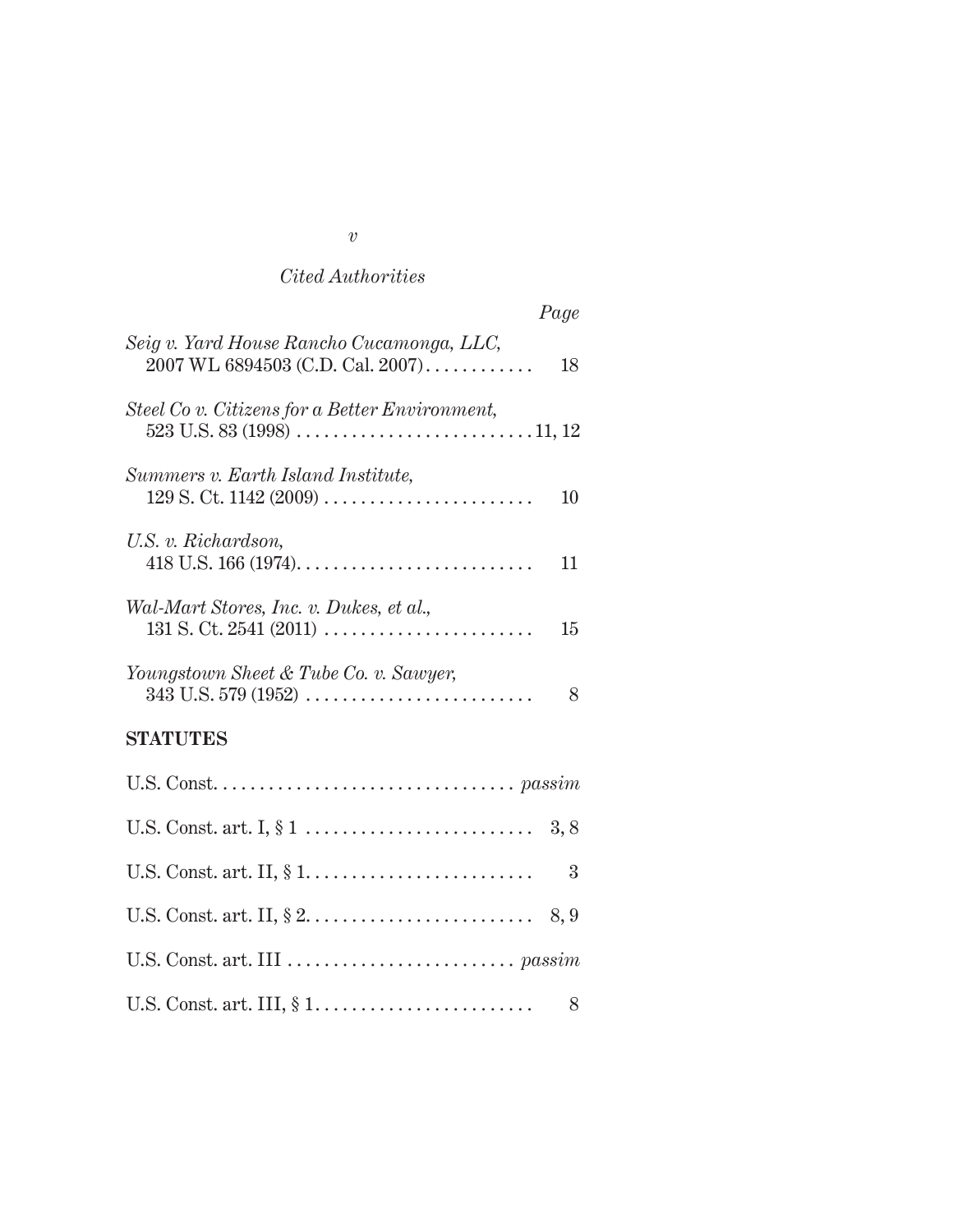|                                                                                                    | Page         |
|----------------------------------------------------------------------------------------------------|--------------|
|                                                                                                    | 9            |
|                                                                                                    | 3            |
|                                                                                                    |              |
|                                                                                                    | 13           |
|                                                                                                    | 13           |
|                                                                                                    | 15           |
|                                                                                                    |              |
|                                                                                                    | 14           |
|                                                                                                    | 15           |
| $15 \text{ U.S.C.} \$ $1692 \ldots \ldots \ldots \ldots \ldots \ldots \ldots \ldots \ldots \ldots$ | $15\,$       |
|                                                                                                    | $15\,$       |
|                                                                                                    | 15           |
| $47 \text{ U.S.C.} \$ $227(3)$                                                                     | 14           |
|                                                                                                    | $\mathbf{1}$ |

## *vi*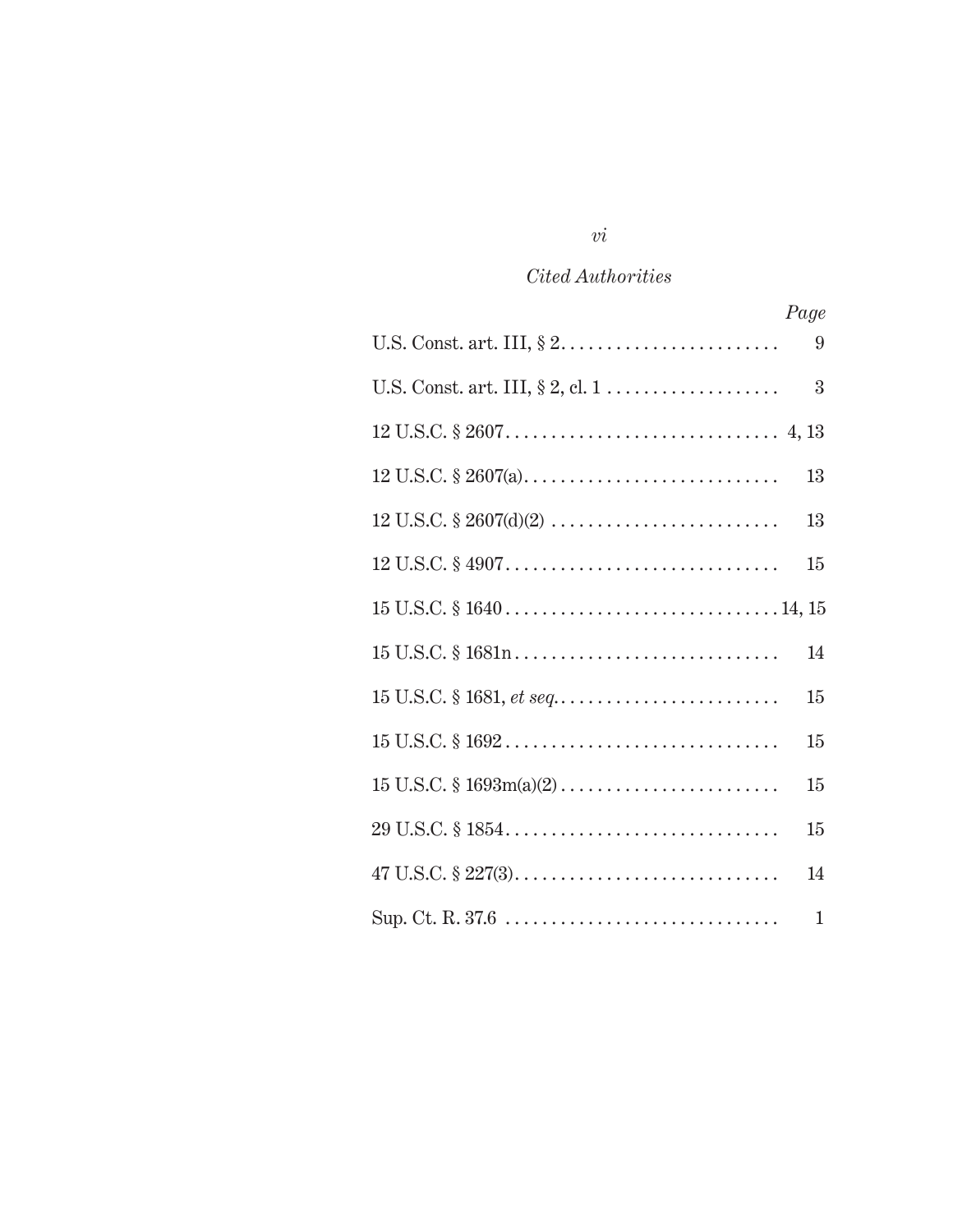# *vii*

*Cited Authorities*

*Page*

# **OTHER CITED AUTHORITIES**

| John H. Beisner, et al., Class Action "Cops":<br>Public Servants or Private Entrepreneurs?,<br>57 Stan. L. Rev. 1441 (April 2005) $\ldots \ldots \ldots$                                                                                   | 17 |
|--------------------------------------------------------------------------------------------------------------------------------------------------------------------------------------------------------------------------------------------|----|
| Bradley J. Bondi, Facilitating Economic Recovery<br>and Sustainable Growth Through Reform the<br>Securities Class-Action System: Exploring<br>Arbitration as an Alternative to Litigation,<br>33 Harv. J.L. & Pub. Pol'y 607 (Spring 2010) |    |
|                                                                                                                                                                                                                                            |    |
| Robert F. Carangelo, et al., Cost-Shifting in<br><i>Electronic Discovery</i> , 50 Dec. Fed. Law. 35                                                                                                                                        | 16 |
| Jan Deutsch, Neutrality, Legitimacy and the<br>Supreme Court: Some Intersections Between<br>Law and Political Science, 20 Stan L. R. 169                                                                                                   | 14 |
| Nan S. Ellis, The Class Action Fairness Act of<br>2005: The Story Behind the Statute, 35 J.                                                                                                                                                | 16 |
| Fin. Servs. Forum, 2007 Global Capital<br>Markets Survey 8 (2007)                                                                                                                                                                          | 17 |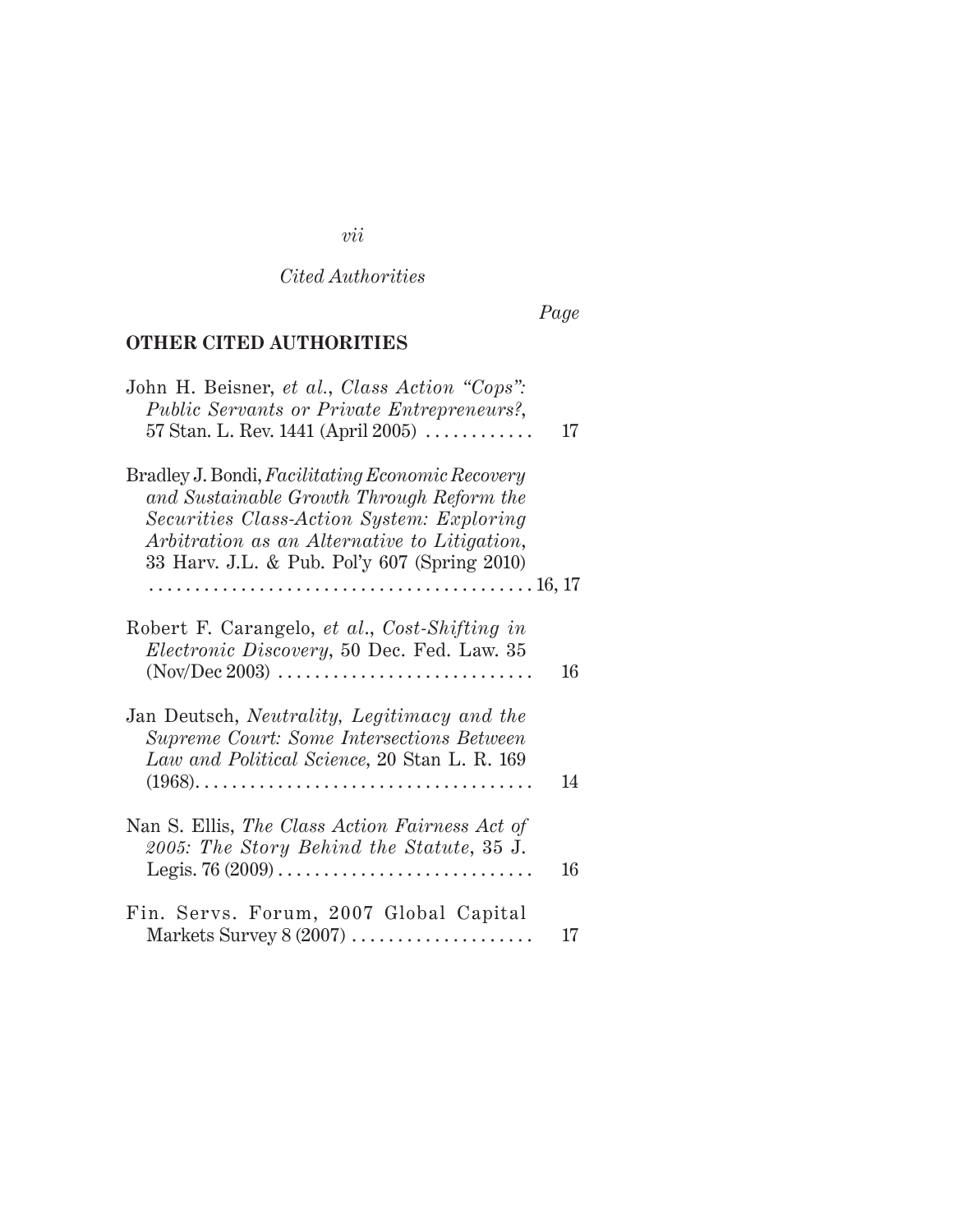*viii*

# *Page*

| Laura S. Fitzgerald, Cadenced Power: The<br><i>Kinetic Constitution</i> , 46 Duke L. J. 679 (1997)                                                                                     | 14  |
|----------------------------------------------------------------------------------------------------------------------------------------------------------------------------------------|-----|
| Martin S. Flaherty, The Most Dangerous Branch,                                                                                                                                         | 7   |
| Felix Frankfurter, A Note on Advisory Opinions,                                                                                                                                        | 9   |
| George Lawson, Politica Sacra et Civilis<br>(London 1660)                                                                                                                              | 7   |
| McKinsey & Co., Sustaining New York's and<br>the US' Global Financial Services Leadership<br>$101 (2007) \ldots \ldots \ldots \ldots \ldots \ldots \ldots \ldots \ldots \ldots \ldots$ | 17  |
| C. Montesquieu, The Spirit of the Laws 202<br>(D. Carrithers ed. 1977) (T. Nugent trans. 1st                                                                                           | 7   |
| Martin H. Redish & Elizabeth J. Cisar, "If<br>Angels Were to Govern": The Need for<br>Pragmatic Formalism in Separation of<br><i>Powers Theory</i> , 41 Duke L. J. 449 (1991)          | 7   |
| Montesquieu, The Spirit of the<br>Laws 151 (T Nugent trans. $1949$ )                                                                                                                   | 7-8 |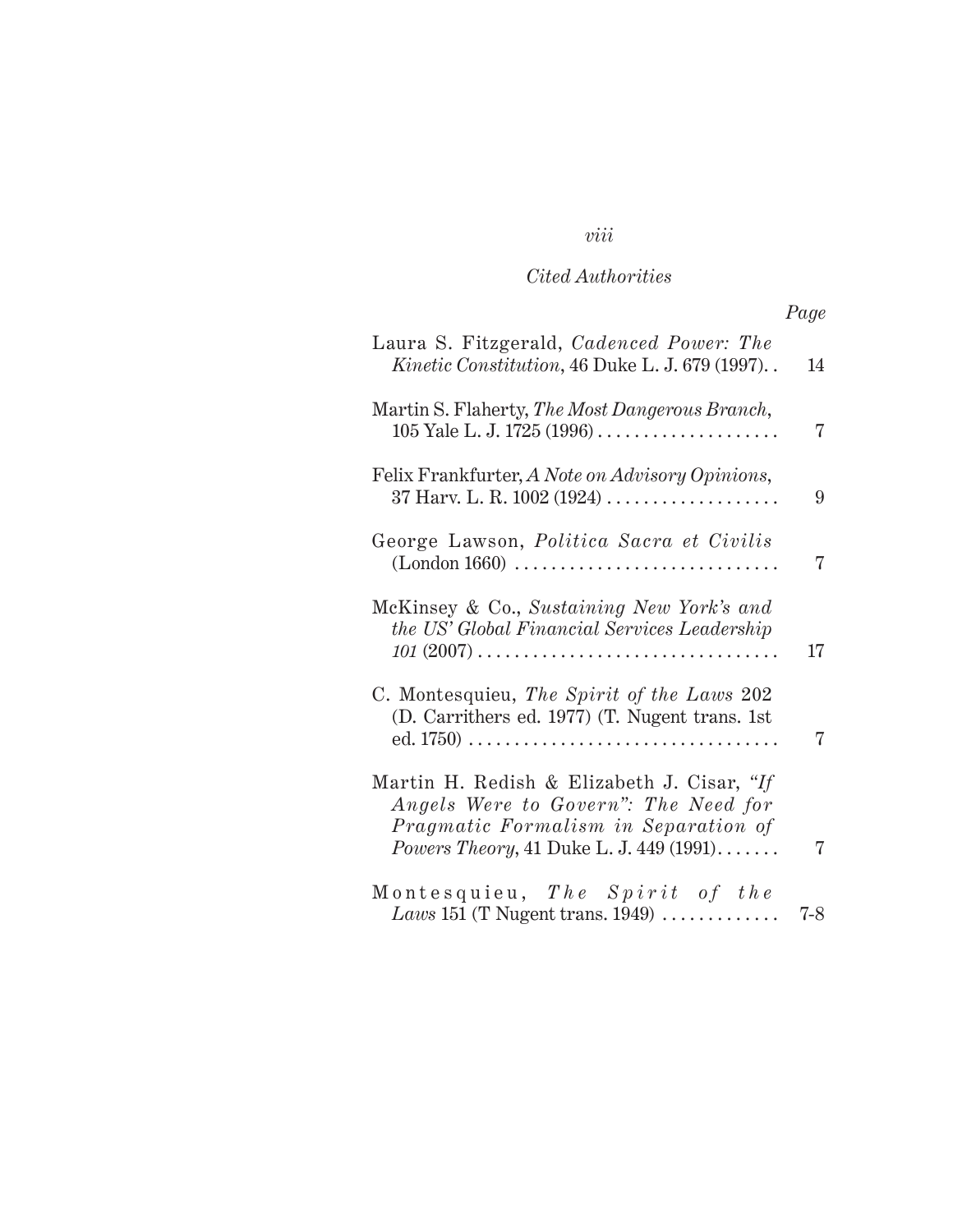*ix*

*Cited Authorities*

|                                                                                                         | Page |
|---------------------------------------------------------------------------------------------------------|------|
| John G. Roberts, Article III Limits On Statutory<br>Standing, 42 Duke L R 1219 (1993) $\dots\dots\dots$ | 9    |
| White Paper, Reshaping the Rules of Civil                                                               |      |
| Procedure for the $21^{st}$ Century: The Need for<br>Clear, Concise, and Meaningful Amendments          |      |
| to Key Rules of Civil Procedure, xiii (May 2010)                                                        |      |
|                                                                                                         |      |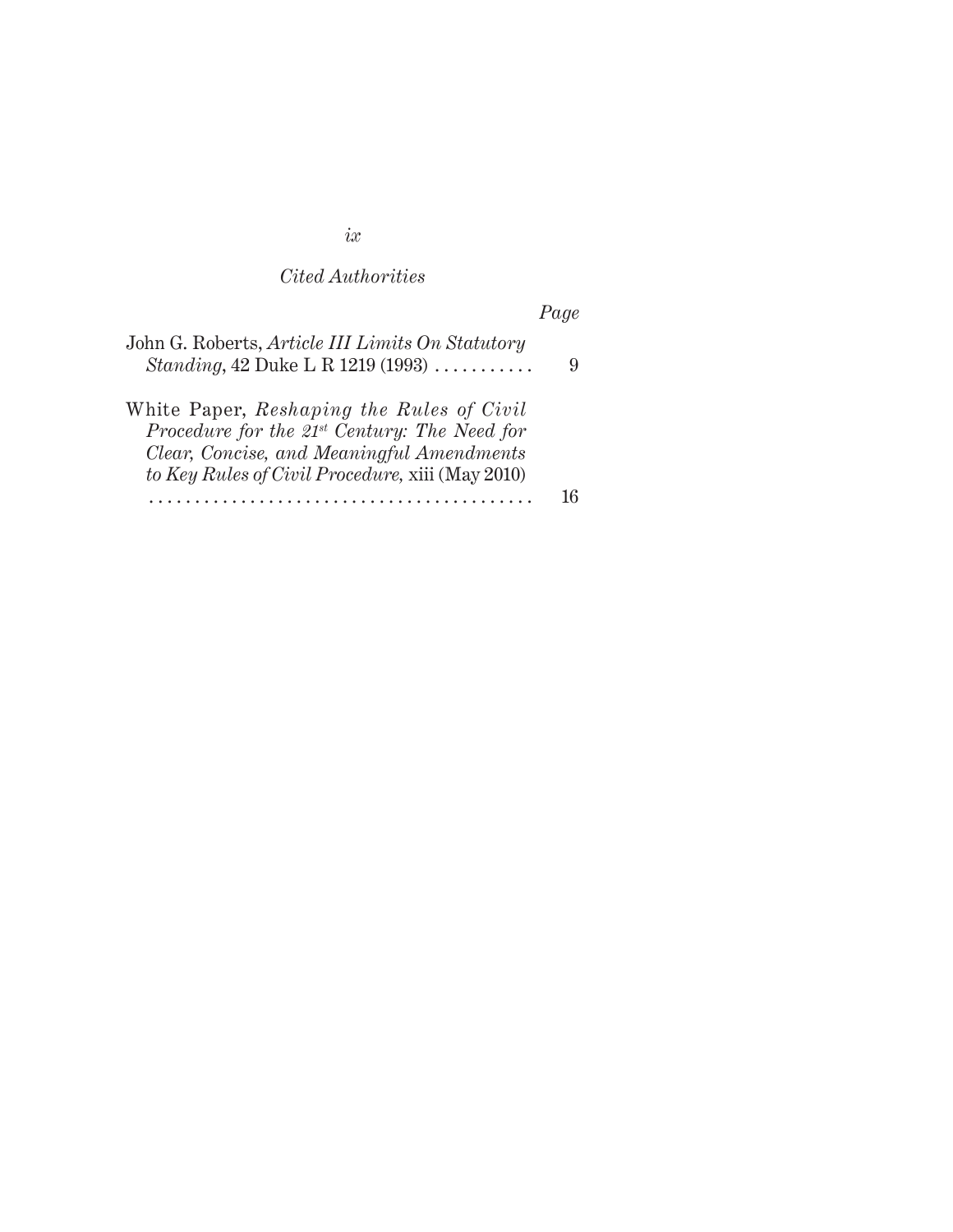#### **INTEREST OF** *AMICI CURIAE* **DRI AND ASCDC**<sup>1</sup>

*Amicus curiae* DRI – The Voice of the Defense Bar ("DRI") is an international organization comprised of approximately 22,00 attorneys defending businesses and individuals in civil litigation. DRI is committed to enhancing the skills, effectiveness, and professionalism of defense attorneys around the globe. Therefore, DRI seeks to address issues germane to defense attorneys, to promote the role of the defense attorney, and to improve the civil justice system in America. DRI has long been a voice in the ongoing effort to make the civil justice system more fair, efficient, and – where national issues are involved – consistent. To promote these objectives, DRI participates as *amicus curiae* in cases such as this that raise issues of importance to its membership and to the judicial system.

The Association of Southern California Defense Counsel ("ASCDC") is a voluntary membership association of approximately 1,100 attorney members of California's civil defense bar. ASCDC's members, like those of DRI, primarily represent individuals and businesses involved in civil litigation. ASDCD has appeared as *amicus curiae* in numerous cases, including before this Court in *Burlington N.R. Co. v. Woods*, 480 U.S. 1 (1987). ASCDC

<sup>1.</sup> In accordance with Supreme Court Rule 37.6, *amici curiae* state that no counsel for any party authored this brief, either in whole or in part, and that no entity or person, aside from *amici curiae*, their members, and their counsel, made a monetary contribution to the brief's preparation or submission. All parties have granted a blanket consent to the filing of this brief and all other *amicus curiae* briefs, through letters on file with the Clerk's office.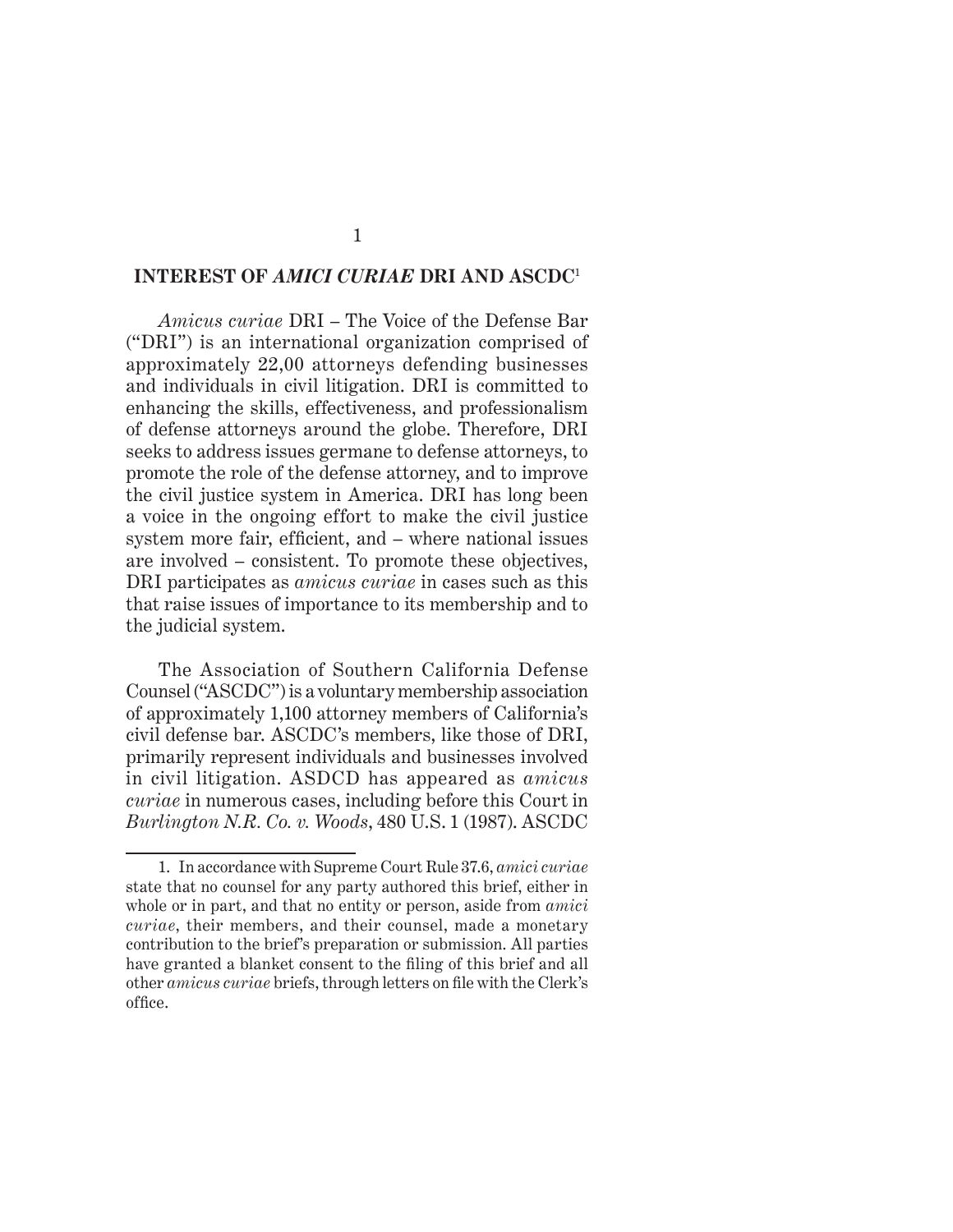is one of over 50 state and local defense organizations that are affiliated with DRI, and has a particular interest in joining DRI in this appeal, which began in litigation in Southern California.

DRI and ASCDC seek to contribute to the Court's consideration of cases in which the experiences of its members may assist the Court in the decision-making process. This is one such case. DRI and ASCDC's members are regularly called upon to defend their clients in lawsuits brought merely to pursue public policies rather than to seek redress for a distinct and personalized injury. The Ninth Circuit's decision in *Edwards v. First American Corp*., 610 F.3d 514 (9th Cir. 2010), has a profound effect on businesses and individuals who may be subject to these types of suits as it narrows the doctrine of standing to allow the judiciary to resolve these disputes in the absence of an actual injury. The Ninth Circuit's erroneous disposition, if affirmed, would encourage hosts of unwarranted suits against the individuals and corporations DRI's and ASCDC's members are called upon to defend.

When the federal courts narrow the standing doctrine, they open the floodgates of litigation well beyond the Framers' intent to limit the jurisdiction of the judicial branch to "cases" and "controversies." This, in turn, directly affects the fair, efficient, and consistent functioning of our civil justice system and, as such, is of vital interest to the members of DRI and ASCDC.

The Ninth Circuit's decision erodes the equilibrium sought to be achieved through the U.S. Constitution's establishment of three separate branches of government. DRI therefore has a strong interest in assuring that the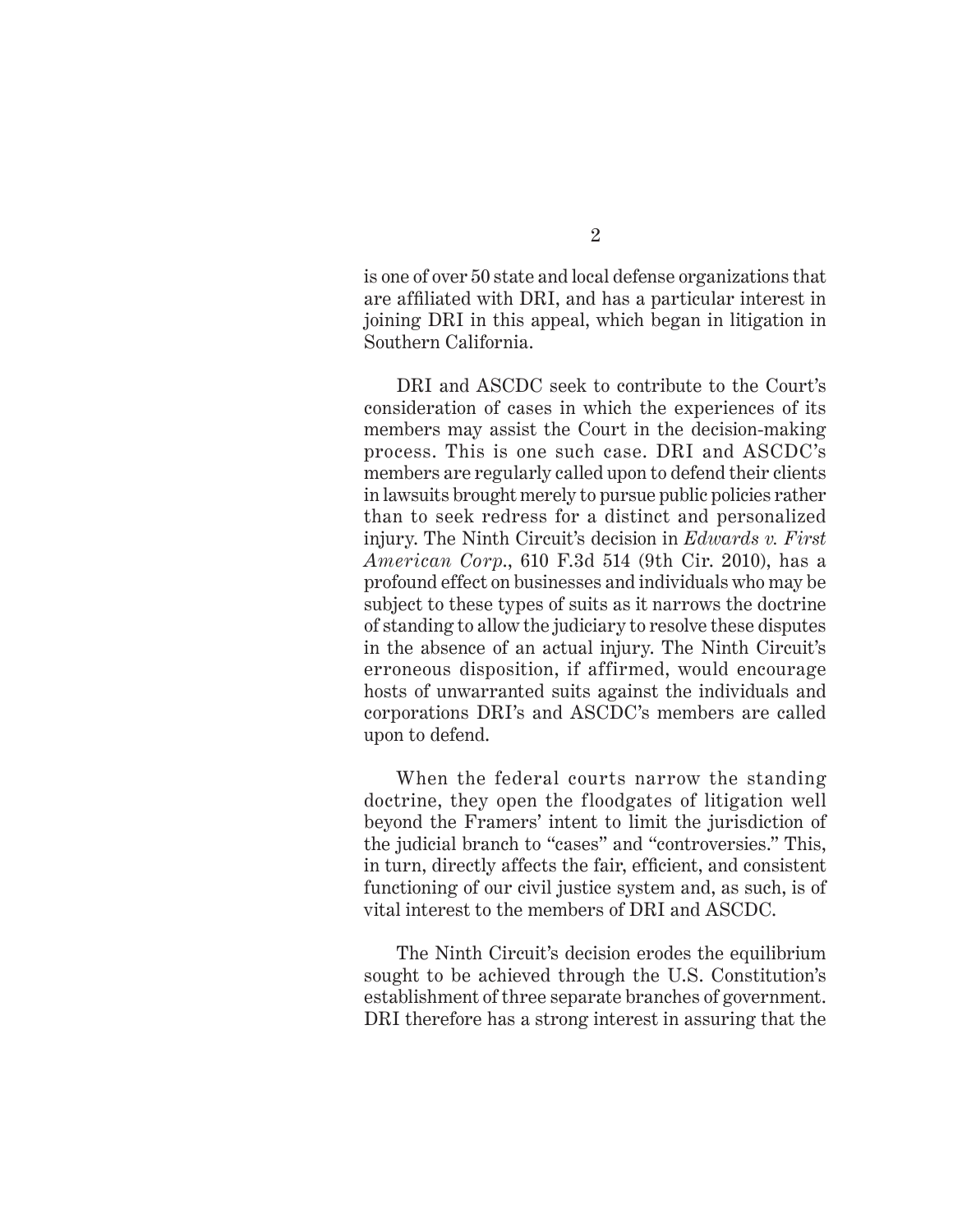rule adopted in this case recognizes Congress's right to create statutory causes of action while safeguarding the balance between the three branches of government and ensuring that no-harm class action suits do not proliferate.

#### **SUMMARY OF THE ARGUMENT**

Through the establishment of legislative, executive, and judicial departments of government, the United States Constitution embodies a bedrock separation-of-powers principle that prevents courts from undertaking tasks assigned to the political branches of government. The United States Constitution, Article III vests the judicial power in the courts. In pertinent part, it provides:

The judicial Power of the United States, shall be vested in one supreme Court, and in such inferior Courts as the Congress may from time to time ordain and establish.

The federal Constitution vests the executive power in the President. U.S. Constitution, Article II, Section 1. And it vests the legislative power in a Congress comprised of a Senate and House of Representatives. U.S. Constitution, Article I, Section 1. This Court has long recognized that the separation of governmental divisions "is not merely a matter of convenience or of governmental mechanism." *O'Donoghue v. U.S*., 289 U.S. 516, 530 (1933). The constitutional constraints upon the judiciary's powers to render decisions about executive or legislative actions are significant protections in our system of government.

Equally important is the Constitutional limitation of the judiciary's power to resolving only "Cases" or "Controversies." Article III, Section 2, Clause 1. This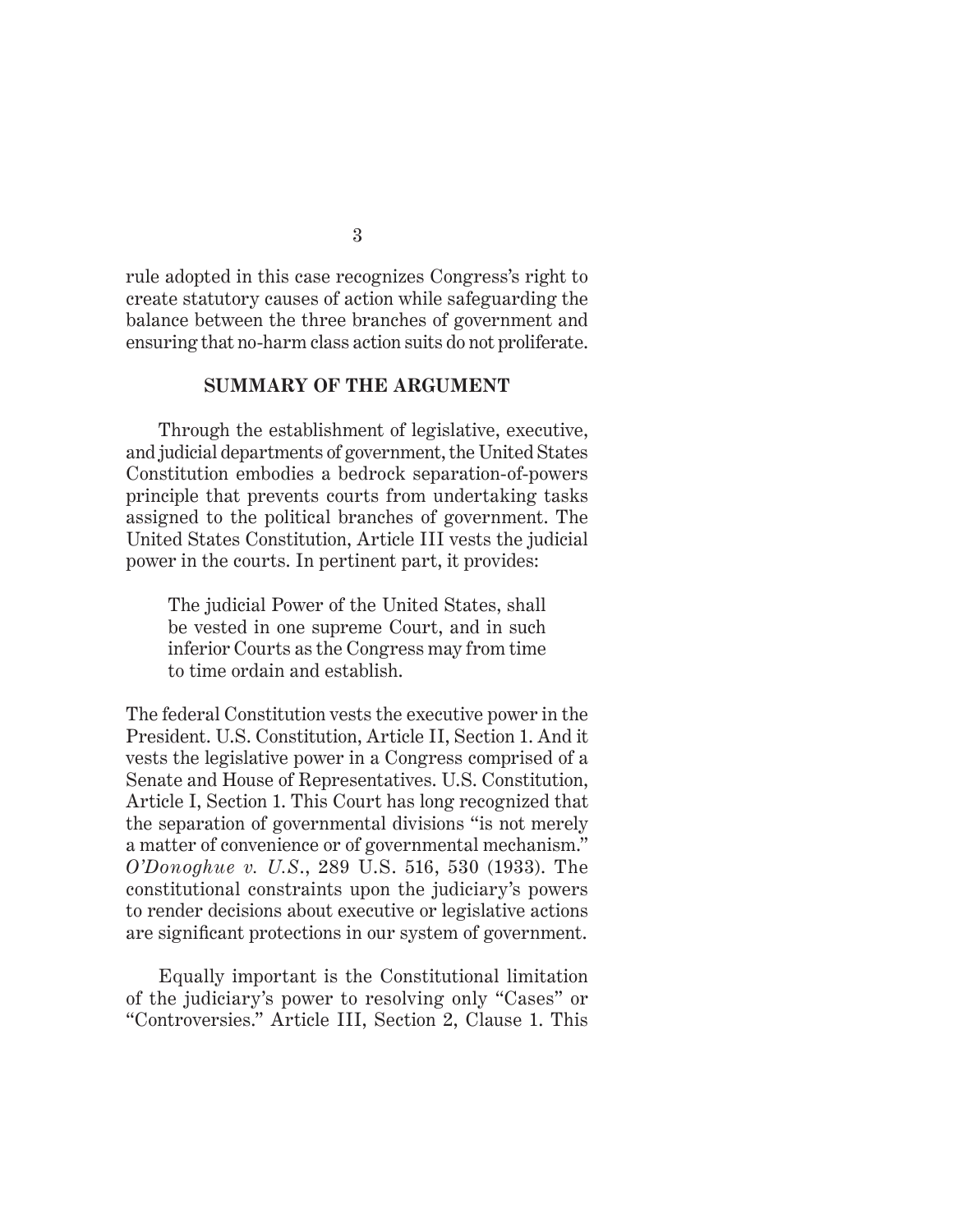provision forms the underpinnings of a constitutionallyrequired standing doctrine that cannot be abrogated by statutory language purportedly entitling any person to sue. *Allen v. Wright*, 468 U.S. 737, 750-51 (1984). Thus, the Legislature cannot confer standing on any person in the absence of a showing that the person satisfies the constitutional test for standing. That test requires the plaintiff to allege "personal injury fairly traceable to the defendant's allegedly unlawful conduct" that is "likely to be redressed by the requested relief." *Hein v. Freedom from Religion Foundation, Inc*., 551 U.S. 587, 598 (2007), quoting *Allen v. Wright*, *supra*, at 751. This test comports with the longstanding precept that federal courts are courts of limited jurisdiction. *Owen Equipment & Erection Co v. Kroger*, 437 U.S. 365, 374 (1978).

In light of these separation-of-powers principles, the Ninth Circuit should have accepted First American's argument that the Real Estate Settlement Procedures Act ("RESPA"), 12 U.S.C. § 2607, cannot be read to allow suit in the absence of a showing of actual injury because such a construction renders the provision unconstitutional. Plaintiff in this case argued, and the Ninth Circuit agreed, that "[b]ecause "RESPA gives Plaintiff a statutory cause of action," she had standing to pursue her claim against First American, even though Plaintiff was not charged more for title insurance due to the claimed kickback and exclusivity agreement. *Edwards v. First American Corp*., 610 F.3d 514, 518 (9th Cir. 2010). The Ninth Circuit's decision represents a grave misunderstanding of the standing doctrine mandated by Article III's limitation on the judiciary's power to only "cases" or "controversies." It contradicts this Court's observation of the constitutional underpinnings to the standing doctrine and the need to be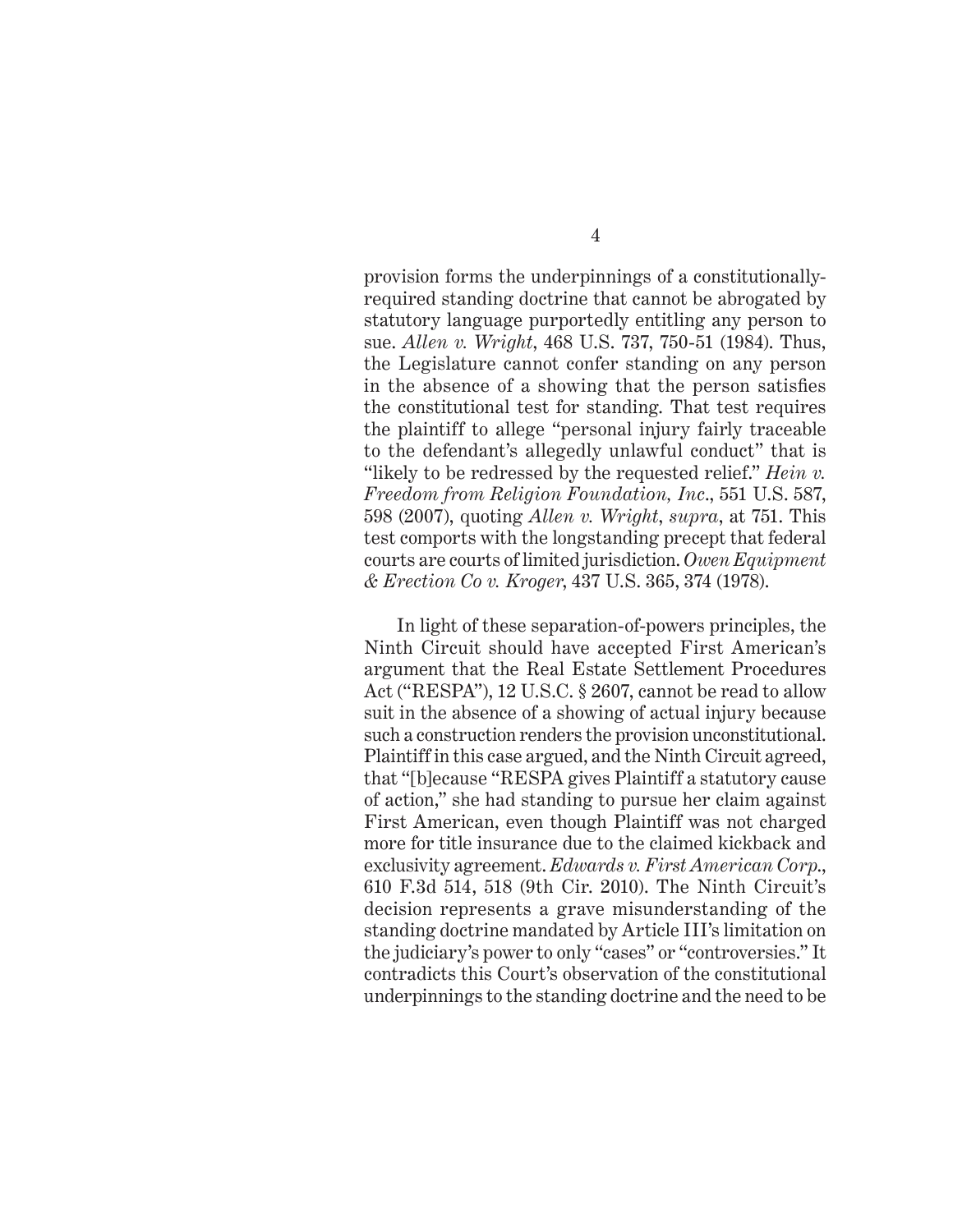vigilant to prevent the judiciary from usurping the power assigned to the political branches. *Lewis v. Casey*, 518 U.S. 343, 349 (1996); *Allen v. Wright*, *supra*, at 750-752.

The pertinent language in RESPA – "to the person or persons charged for the settlement service involved in the violation" – must be read to incorporate the constitutionally-required "actual injury" showing that is the core component of the standing doctrine. Because the Ninth Circuit erroneously ruled that Plaintiff may proceed with her RESPA lawsuit without any showing of actual injury, this Court should reverse the Ninth Circuit's decision and squarely hold that Plaintiff lacks standing to pursue her and the putative class' RESPA §8(a) claim. Failure to do so will not only provide an additional forum for individuals who have not prevailed in the representative process of government to rehash their grievances, it will also result in the increase of costly litigation against businesses and individuals that was not intended by the Framers of the United States Constitution. DRI and ASCDC believe that preserving the Legislature's right to create a statutory cause of action while simultaneously requiring a plaintiff to allege actual injury will safeguard the constitutionally-derived balance of powers between and among the three branches of government, by maintaining the longstanding doctrine of standing, which is as an indispensable element of our separation of powers.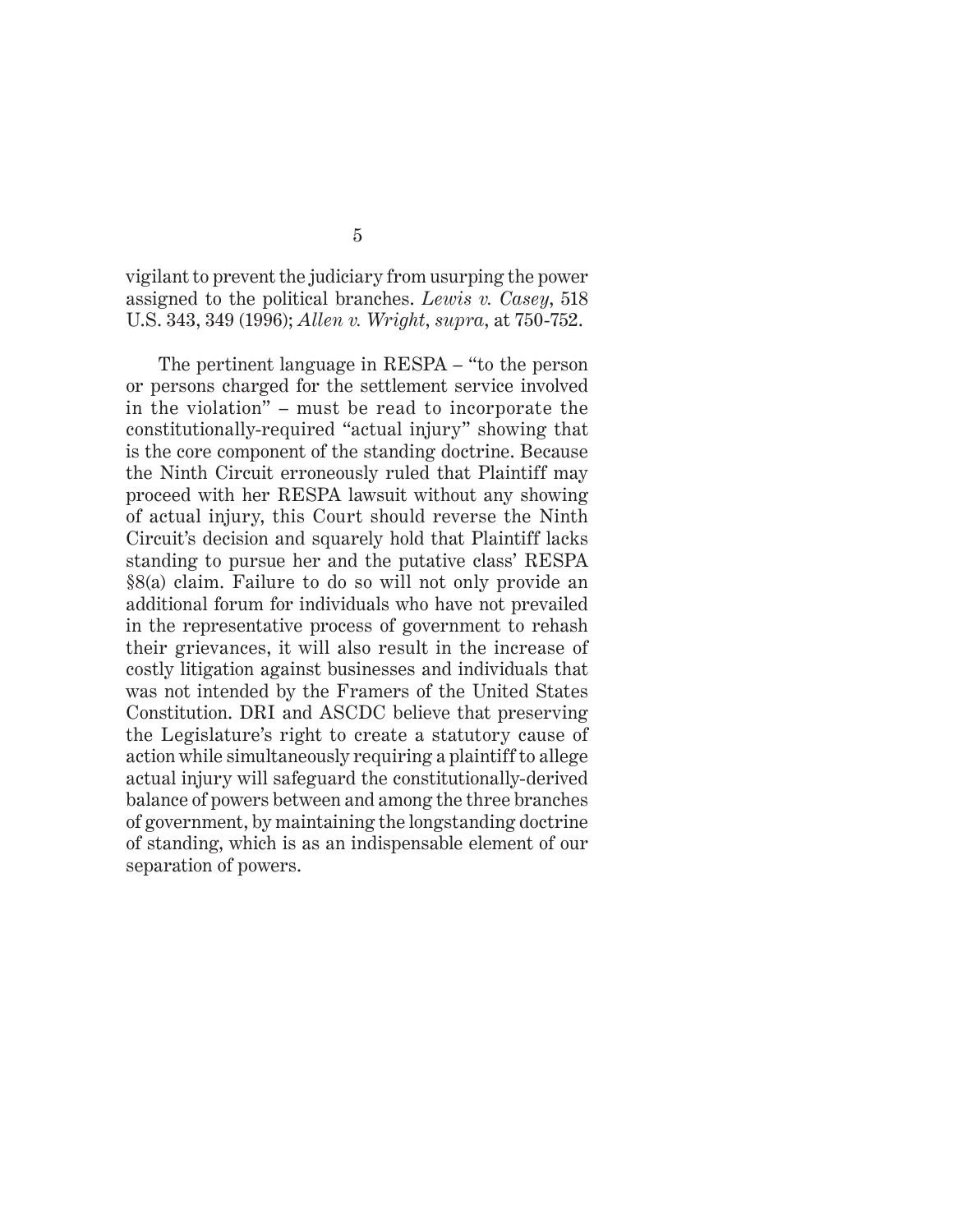#### **ARGUMENT**

**REQUIRING A LITIGANT TO SHOW ACTUAL INJURY IN ALL LAWSUITS, INCLUDING THOSE ARISING OUT OF STATUTORY CAUSES OF ACTION, IS NECESSARY TO MAINTAIN THE EQUILIBRIUM BETWEEN THE BRANCHES OF GOVERNMENT AND TO LIMIT THE JUDICIAL BRANCH TO DECIDING ONLY REAL, VITAL CONTROVERSIES RATHER THAN NO-HARM LAWSUITS THAT ARE ESSENTIALLY EFFORTS TO SECOND-GUESS EXECUTIVE BRANCH POLICY DECISIONS MADE AS PART OF ITS OBLIGATION TO FAITHFULLY EXECUTE THE LAWS.** 

#### **A. Our federal Constitution embodies the idea separate but overlapping branches of government.**

Political philosopher Baron de Montesquieu provided the classical formulation of separation of powers and liberty in the  $18<sup>th</sup>$  century:

When the legislative and executive powers are united in the same person, or in the same body of magistracy, there can be then no liberty; because apprehensions may arise, lest the same monarch or senate should enact tyrannical laws, to execute them in a tyrannical manner.

Again, there is no liberty, if the power of judging be not separated from the legislative and executive powers. Were it joined with the legislative, the life and liberty of the subject would be exposed to arbitrary control; for the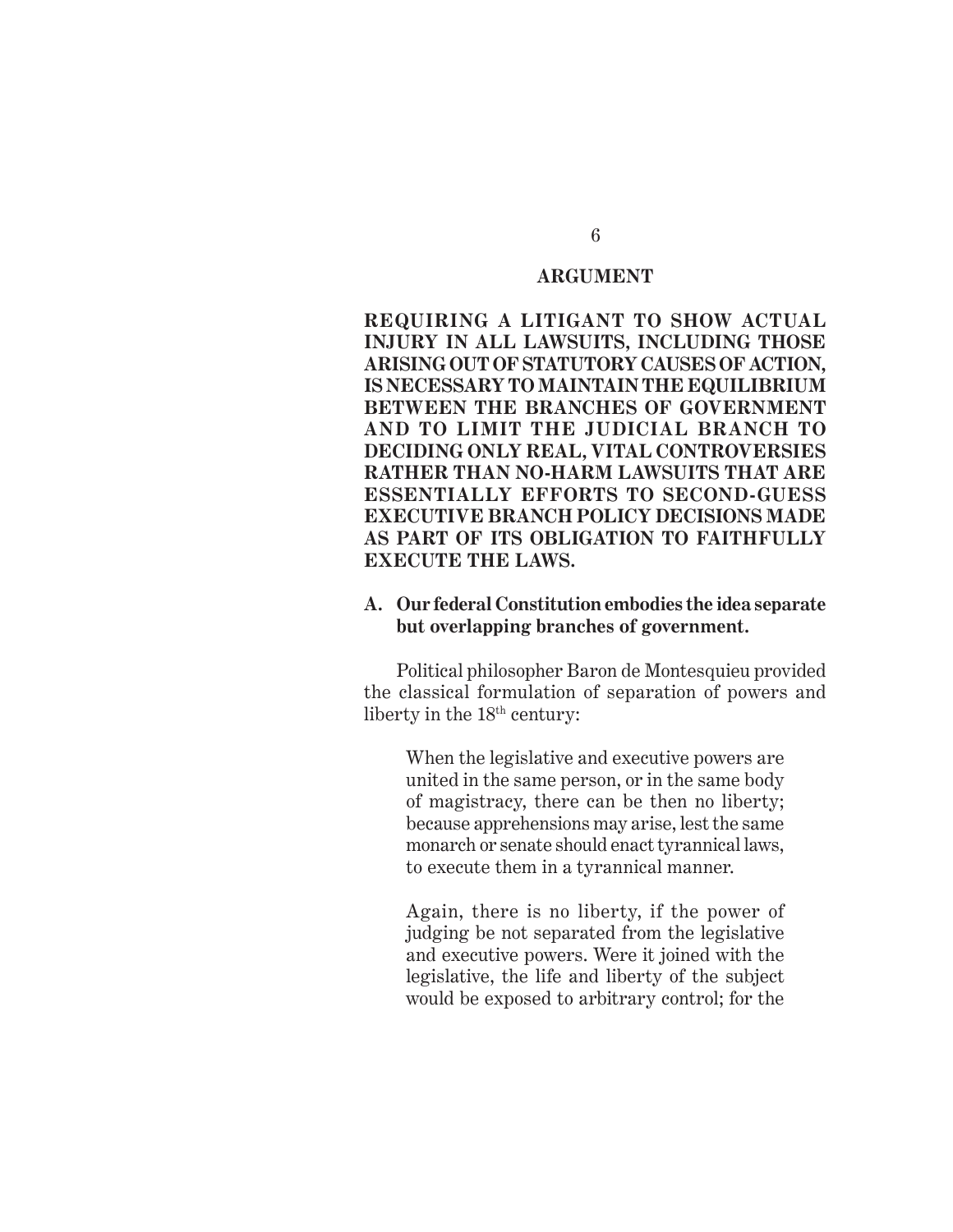judge would then be the legislator. Were it joined to the executive power, the judge might behave with all the violence of the oppressor.

C. Montesquieu, *The Spirit of the Laws* 202 (D. Carrithers ed. 1977) (T. Nugent trans 1st ed. 1750). Another early thinker, George Lawson, laid the foundation for Locke's Second Treatise on Government, a work that was important to the thinking of this country's founders. See Martin H. Redish & Elizabeth J. Cisar, *"If Angels Were to Govern": The Need for Pragmatic Formalism in Separation of Powers Theory*, 41 Duke L J 449, 459 (1991). Earlier thinkers, such as Montesquieu, had emphasized the importance of dividing judging from the legislative and executive powers. Lawson divided the notion of execution of the laws into "'acts of Judgment'—hearing and decision of cases upon evidence—and 'execution.'" *Id.* quoting George Lawson, *Politica Sacra et Civilis*, at 41-56 (London 1660). This division was later embodied in Locke's theory emphasizing the separation of powers, which proposed a division of power between three branches of government. *Id.* quoting Locke at 350-351.

These separation-of-powers notions were a critical element of the Founders' discussions about the structure of government that was eventually adopted in the United States Constitution. Martin S. Flaherty, *The Most Dangerous Branch*, 105 Yale L J 1725, 1764-1771 (1996). According to Montesquieu, "legislative power comprised the enactment, amendment, or abrogation of permanent or temporary laws; executive authority included the power to make peace or war and to establish public security; judicial power entailed punishing criminals and resolving disputes between individuals." Flaherty, citing Montesquieu, *The*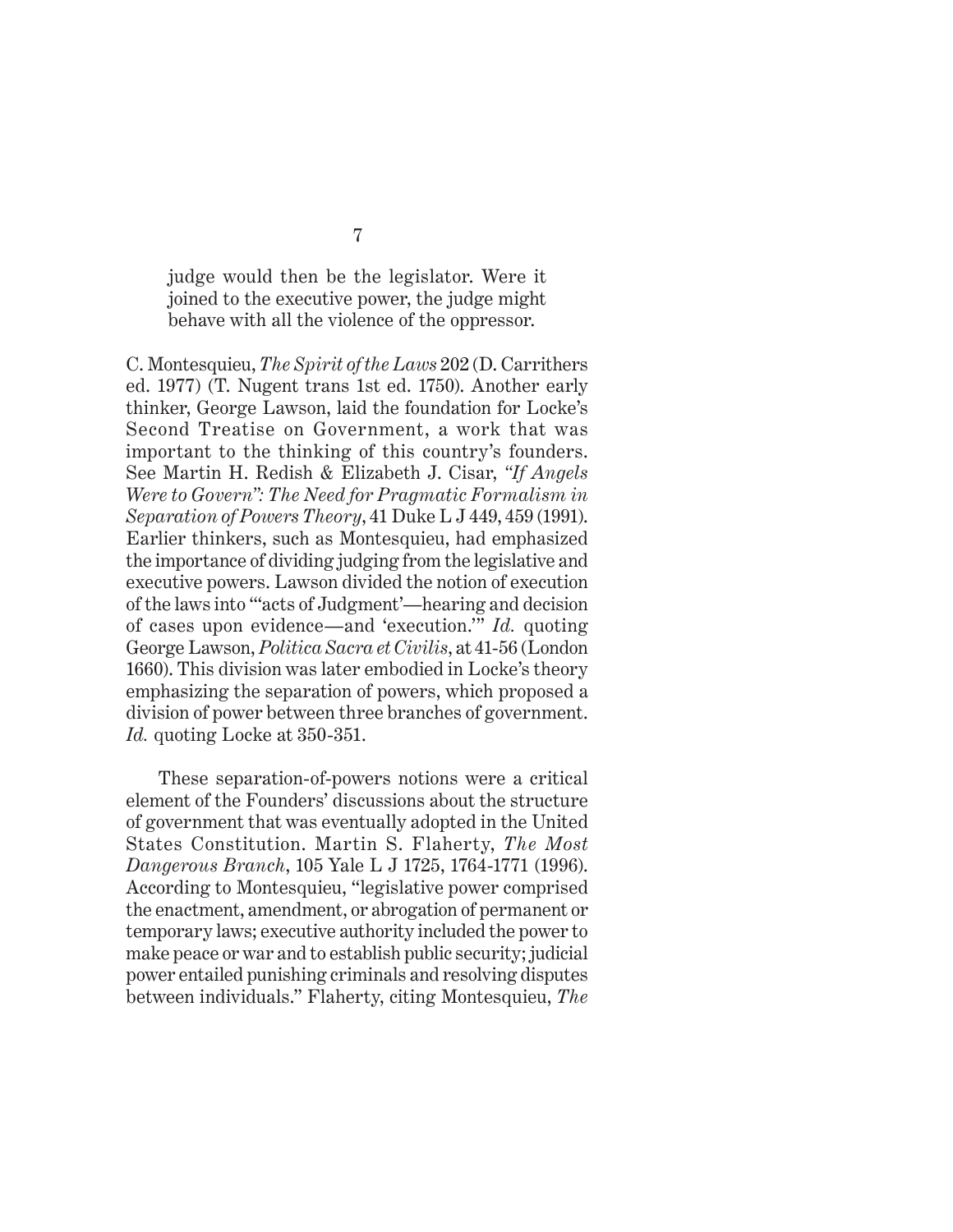*Spirit of the Laws* 151 (T Nugent trans 1949). Consistent with this, the United States Constitution establishes three distinct departments of government and grants to each the responsibility for exercising one of the three major types of governmental power. US Const, art I, § 1; art II, § 2; art III, § 1. But this separation of powers was not intended to make each branch completely autonomous or result in a 'hermetic division" of the branches. *Bowsher v. Synar*, 478 U.S. 714, 748-49 (1986); *Mistretta v. U.S*., 488 U.S. 361, 381 (1989). This idea of separate but overlapping branches was perhaps best articulated in *Youngstown Sheet & Tube Co. v. Sawyer*, 343 U.S. 579, 635 (1952) (Jackson, J., concurring):

While the Constitution diffuses power the better to secure liberty, it also contemplates that practice will integrate the dispersed powers into a workable government. It enjoins upon its branches separateness but interdependence, autonomy but reciprocity.

Because the spheres of action overlap, the branches can check each other's actions. For example, the judiciary reviews executive branch actions and the legislature enacts laws that define and limit executive branch powers within various regulatory spheres, such as in the area of banking, environmental, or real estate transactions. Each branch can therefore serve as a check and balance on the other. The standing doctrine serves to keep this careful calibration of powers in balance.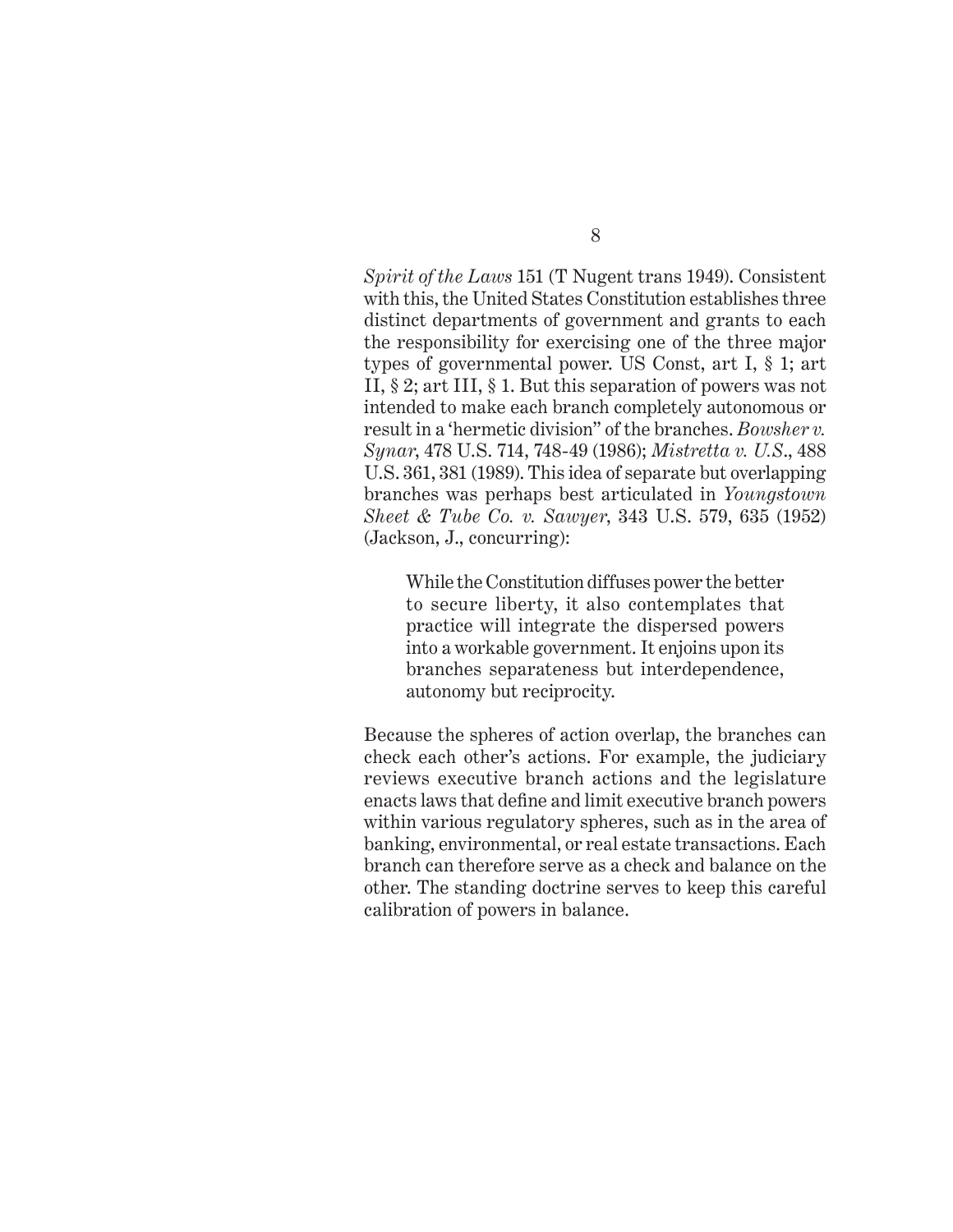#### **B. The standing doctrine is essential to maintaining the equilibrium between the branches of government.**

This case falls at the heart of these limits on the judiciary's exercise of legislative power and presents the Court with the opportunity to clarify the standing doctrine as it applies to RESPA and the Legislature's right to confer standing on a litigant. Whether a party has a sufficient stake in an otherwise justiciable controversy in order to obtain judicial resolution of that controversy is what has traditionally been referred to as the question of standing to sue. Standing is not an ingenious academic exercise in the conceivable. *Lujan v. Defenders of Wildlife*, 504 U.S. 555 (1992). The doctrine assures that the "courts exercise power 'only in the last resort, and as a necessity,' and only when adjudications consistent with a system of separated powers and [the dispute is one] traditionally thought to be capable of resolution through the judicial process." John G. Roberts, *Article III Limits On Statutory Standing*, 42 Duke L R 1219, 1223-1224 (1993) quoting *Allen v. Wright*, *supra*, at 752.

Standing, a threshold requirement to any suit, originated from Article III's limitation of the judicial power of the United States to the resolution of "Cases" and "Controversies." art III, § 2; *Hein v. Freedom From Religions Foundation, Inc*., *supra*, at 598; *Lujan*, *supra*; *Friends of the Earth, Inc v. Laidlaw Environmental Services*, 528 U.S. 167 (2000). It has been said that Article III requires a live contest in which to test legal differences. Felix Frankfurter, *A Note on Advisory Opinions*, 37 Harv. L. R. 1002, 1006 (1924). The issue of standing depends upon whether the party has alleged such a personal stake in the outcome of the controversy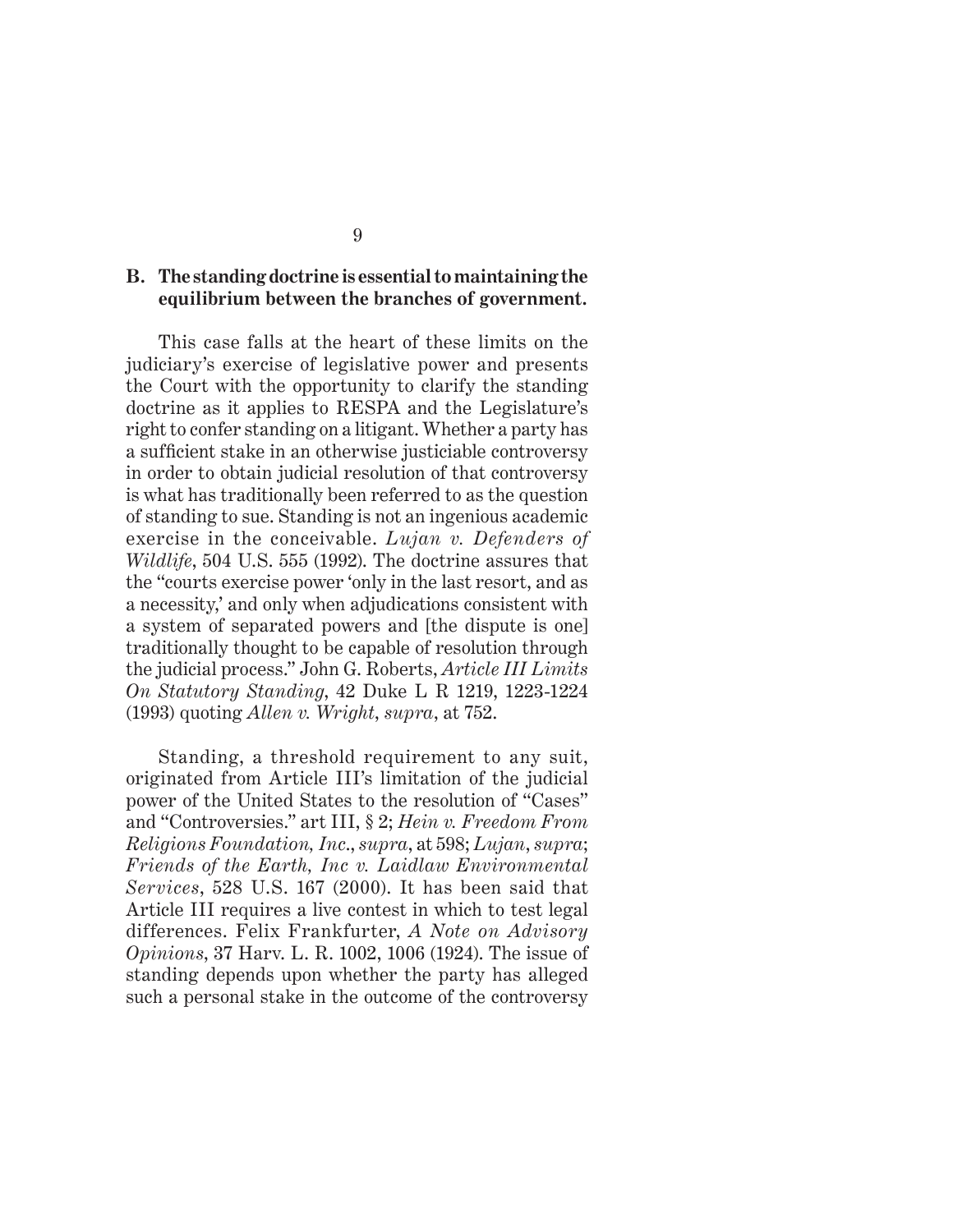as to ensure that the dispute sought to be adjudicated will be presented in an adversary context and in a form historically viewed as capable of judicial resolution. Stated otherwise, it is incumbent upon a party to demonstrate more than just a commitment to vigorous advocacy. *Lujan, supra,* at 559-560. See also *Summers v. Earth Island Institute*, 129 S. Ct. 1142, 1148-49 (2009).

Those who seek to invoke the jurisdiction of the federal courts must therefore satisfy the threshold requirement imposed by Article III by alleging standing. *City of Los Angeles v. Lyons*, 461 U.S. 95 (1983). That means that a plaintiff must demonstrate a personal stake in the outcome in order to assure the presence of that concrete adverseness which sharpens the presentation of issues necessary for the proper resolution of constitutional questions. 103 S Ct at 1665. Under such an approach, abstract injury is not enough. *Id*. A plaintiff must show that she sustained or is immediately in danger of sustaining some direct injury as a result of the challenged official conduct and the injury or threat of injury must be both real and immediate, not conjectural or hypothetical. *Id*. The plaintiff must also demonstrate that the injury will likely be redressed by a favorable decision. *Friends of the Earth v. Laidlaw Environmental Services*, *supra*, at 180-81.

The requirement of standing serves as a means of resisting judicial intrusion into the operations of the other branches of government. The standing doctrine is a critical and inseparable element of the separation-of-powers principle and the separation of powers is a fundamental method of protecting liberty. *DaimlerChrysler Corp. v. Cuno*, 547 U.S. 332, 340-342 (2006). Under the doctrine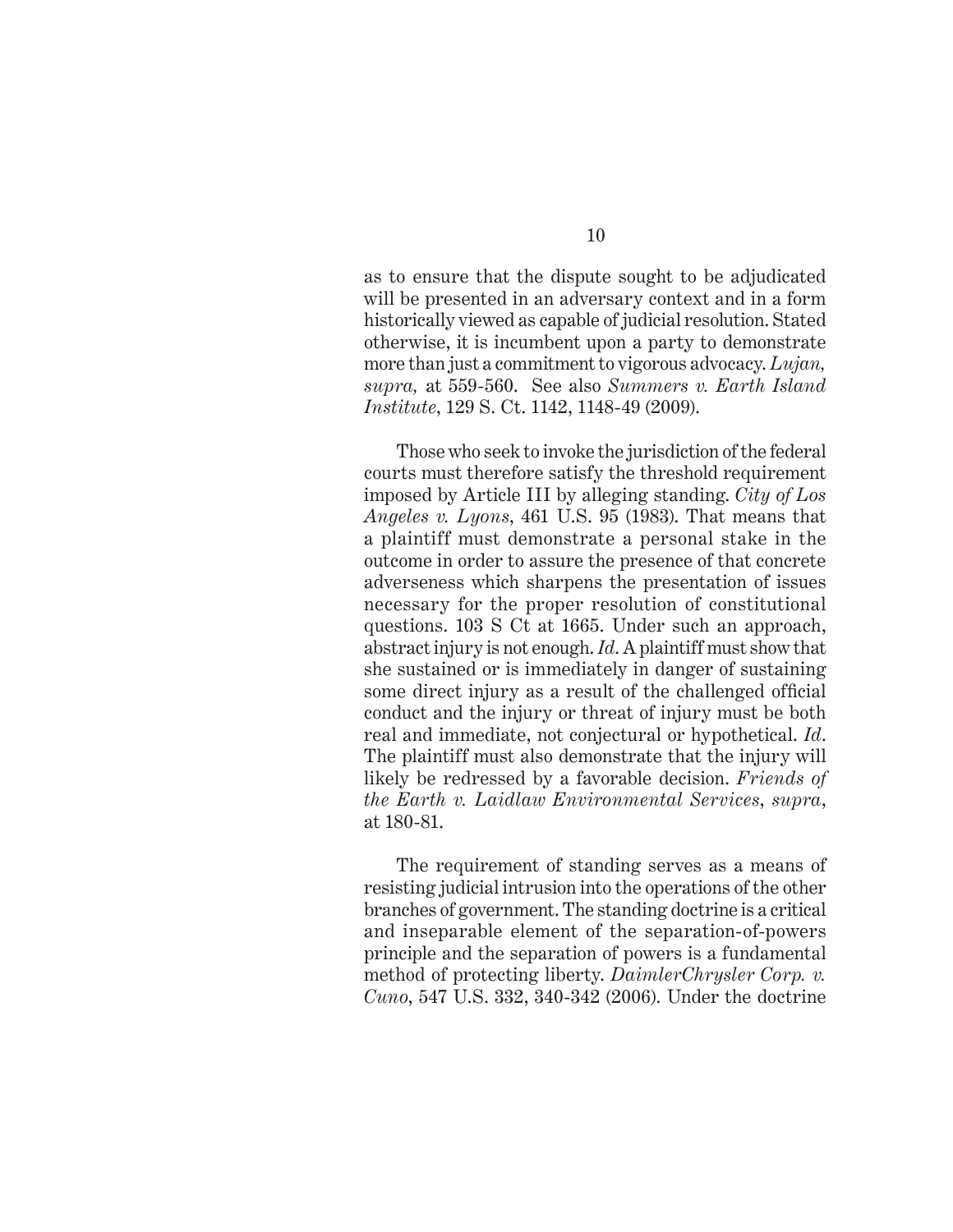of the separation of powers, each branch of government has powers that belong to it and cannot be transferred to another branch of government. The doctrine of standing recognizes and honors those bounds.

The concern present here – that one branch of government can turn an "undifferentiated public interest…into an 'individual right' vindicable in the courts" -- led this Court in *Lujan* to reject citizen standing on the basis of a Congressional grant unless the plaintiff could show actual injury. Similarly, this Court in *Schlesinger v. Reservists Committee to Stop the War*, 418 U.S. 208 (1974), held that standing to sue may not be predicated upon an interest held in common by the public at large but must be predicated upon concrete injury, actual or threatened. The *Schlesinger* court explained that permitting suit in those circumstances would "distort the role of the Judiciary in its relationship to the Executive and the Legislature and open the Judiciary to an arguable charge of providing 'government by injunction.'" *Id*. at 222. According to *Schlesinger*, this flows from our system "of government [which] leaves many crucial decisions to the political processes." *Id.* at 227. The Constitution did not "set up something in the nature of an Athenian democracy or a New England town meeting to oversee the conduct of the National Government by means of lawsuits in federal courts"; it "created a representative Government" with citizens having the "right to assert [their] views in the political forum or at the polls." *US v. Richardson*, 418 U.S. 166, 179 (1974).

Likewise in *Steel Co v. Citizens for a Better Environment*, 523 U.S. 83 (1998), this Court rejected an organization's efforts to litigate because the organization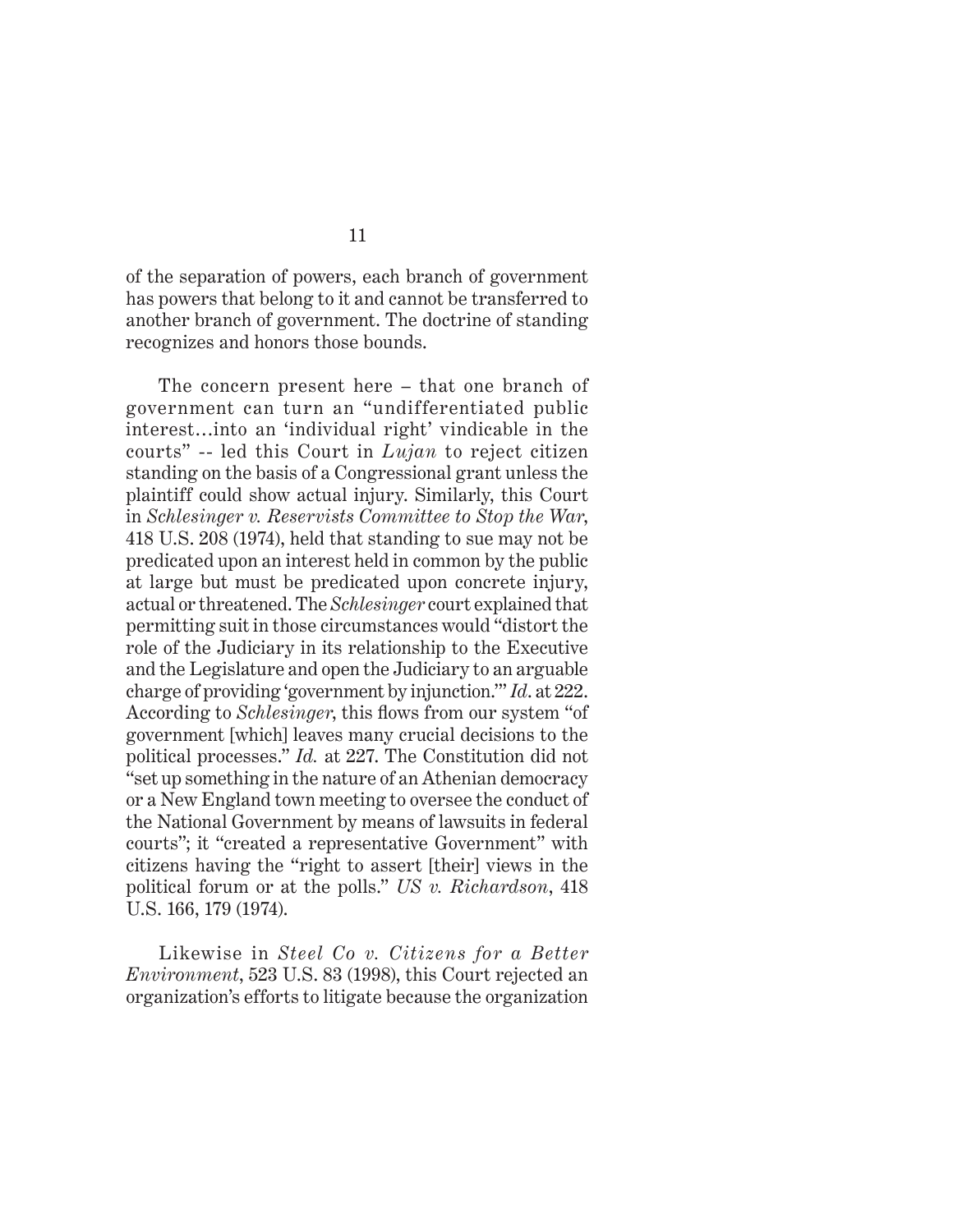"seeks not remediation of its own injury—reimbursement for the costs it incurred as a result of the late filing—but vindication of the rule of law—the 'undifferentiated public interest' in faithful execution of EPCRA." *Id*. at 106. This was not enough to create standing but merely underscored the separation-of-powers problem raised by such suits. In *Steel Co*, the Court grounded its rejection of citizen-standing on the redressibility requirements. The same separation-of-powers theme can be readily seen, regardless of the prong of the standing doctrine on which the court relies.

*Lujan* similarly taught that a citizen suit provision cannot confer standing to sue in the absence of the traditional showing. 504 US at 573. According to *Lujan*, if the courts ignore the concrete injury requirement "at the invitation of Congress," they would be ignoring "one of the essential elements … that are the business of the courts rather than of the political branches." *Id.*  at 576. Standing cannot be satisfied by a "congressional" conferral upon all persons of an abstract, self-contained, noninstrumental 'right' to have the Executive observe the procedures required by law." *Id.* at 573. The plaintiff must show that the violation of the statute endangers a concrete interest that is more than simply execution of the law. When addressing the Legislature's power to confer standing on an individual, this Court remarked, "It is settled that Congress cannot erase Article III's standing requirements by statutorily granting the right to sue to a plaintiff who would not otherwise have standing." *Raines v. Byrd*, 521 U.S. 811, 820 n 3 (1997).

Constitutional concerns are at their height when the courts read a statute to encroach on Article III's standing requirement by conferring standing upon a litigant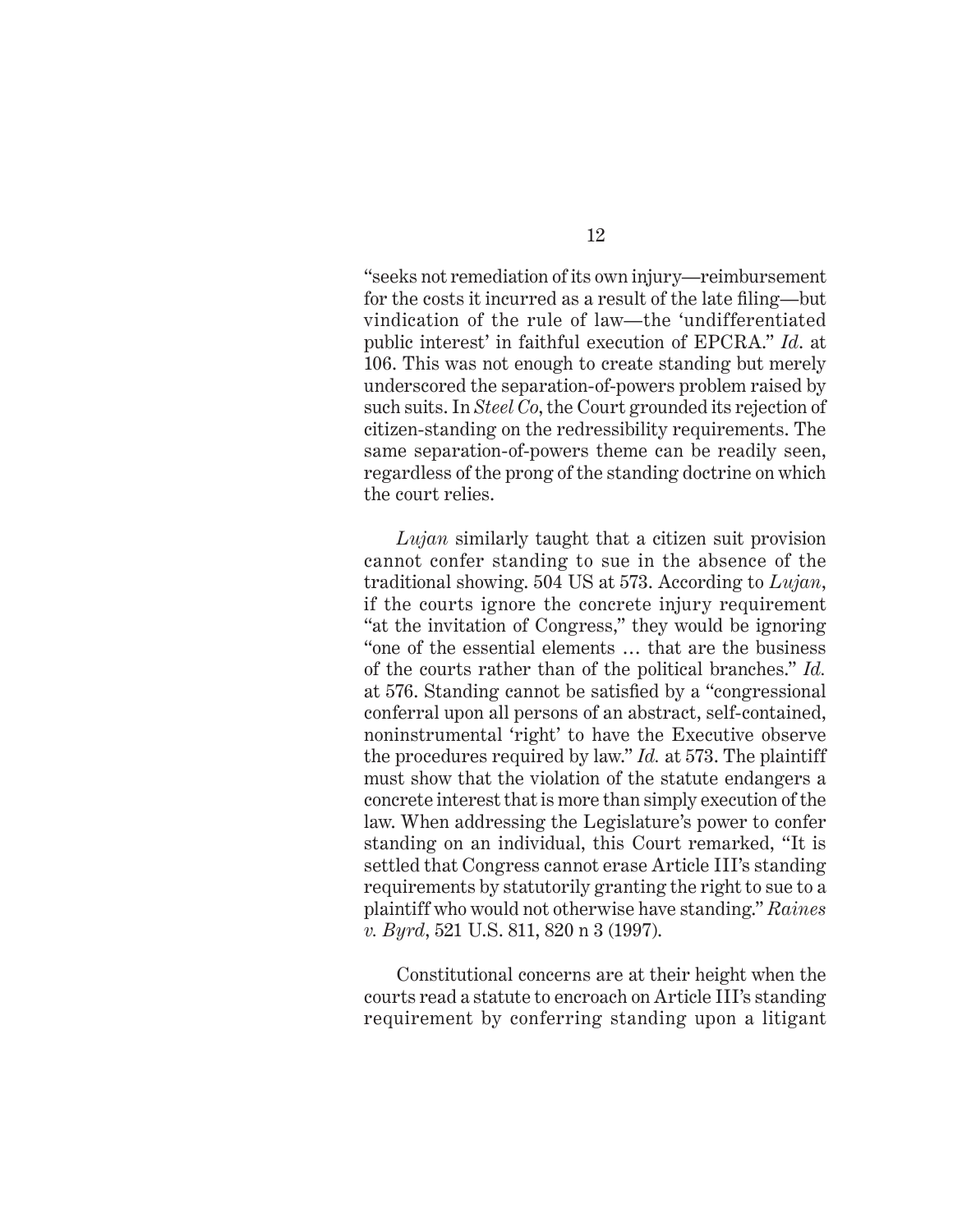without regard to the actual injury requirement, as with the Real Estate Settlement Procedures Act ("RESPA") at issue in this case. RESPA provides for relief in favor of a litigant who shows that he or she was charged for a settlement service involved in the violation of a kickback. In particular, 12 U.S.C. § 2607(a) provides:

(a) Business referrals

No person shall give and no person shall accept any fee, kickback, or thing of value pursuant to any agreement or understanding, oral or otherwise, that business incident to or a part of a real estate settlement service involving a federally related mortgage loan shall be referred to any person.

\* \* \*

(d)(2) Any person or persons who violate the prohibitions or limitations of this section shall be jointly and severally liable to the person or persons charged for the settlement service involved in the violation in an amount equal to three times the amount of any charge paid for such settlement service.

The Ninth Circuit, reading this statute, held that "[b]ecause RESPA gives Plaintiff a statutory cause of action[…]Plaintiff has standing to pursue her clams against Defendants." *Edwards v. The First American Corporation, et a*l, 610 F.3d 514, 518 (9th Cir. 2010).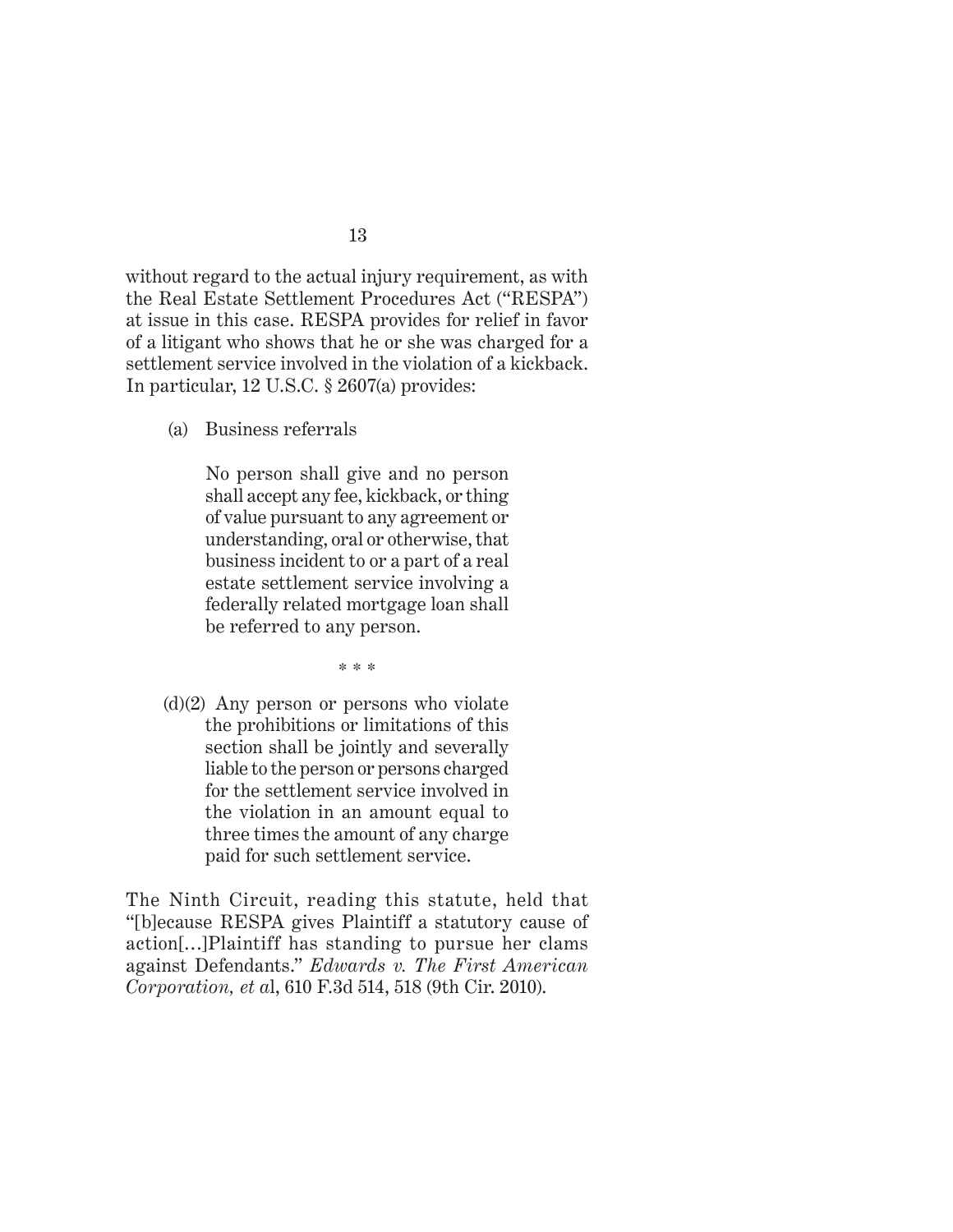This broad reading cannot result in the creation of universal standing without a showing of actual injury and the other components of the judicial test for standing. *Raines v. Byrd,* supra, at 818-19. Contrary to the Ninth Circuit's decision in *Edwards*, RESPA should not be read to provide for a universal grant of standing because notions fundamental to the tripartite structure of our government mandate a rejection of this position. Under the Article III model of the scope of judicial function, standing serves as a gatekeeper to the federal courthouse. It determines whether, when, and by whom important questions can be adjudicated. In the federal system, standing defines the work of Article III courts and marks the boundary between the worlds of law and politics. Jan Deutsch, *Neutrality, Legitimacy and the Supreme Court: Some Intersections Between Law and Political Science*, 20 Stan L R 169, 170 (1968) and Laura S. Fitzgerald, *Cadenced Power: The Kinetic Constitution*, 46 Duke L J 679, 688 (1997). In short, the Ninth Circuit's decision cannot withstand scrutiny when viewed in light of Article III and the standing doctrine this Court has embraced.

#### **C. Narrowing standing to permit litigants to sue in the absence of actual injury will dramatically increase costly litigation against businesses and individuals.**

RESPA is just one of a myriad of federal statutes embracing this "no harm" approach to litigation. From the Telephone Consumer Protection Act to the Fair Credit Report Act to the Truth in Lending Act, the Legislature has authorized suits based on a mere statutory violation alone. For example, the Telephone Consumer Protection Act, 47 U.S.C. § 227(3), allows a private right of action with an alternative-damages provision. Similarly, the Fair Credit Reporting Act, 15 U.S.C. § 1681n, allows a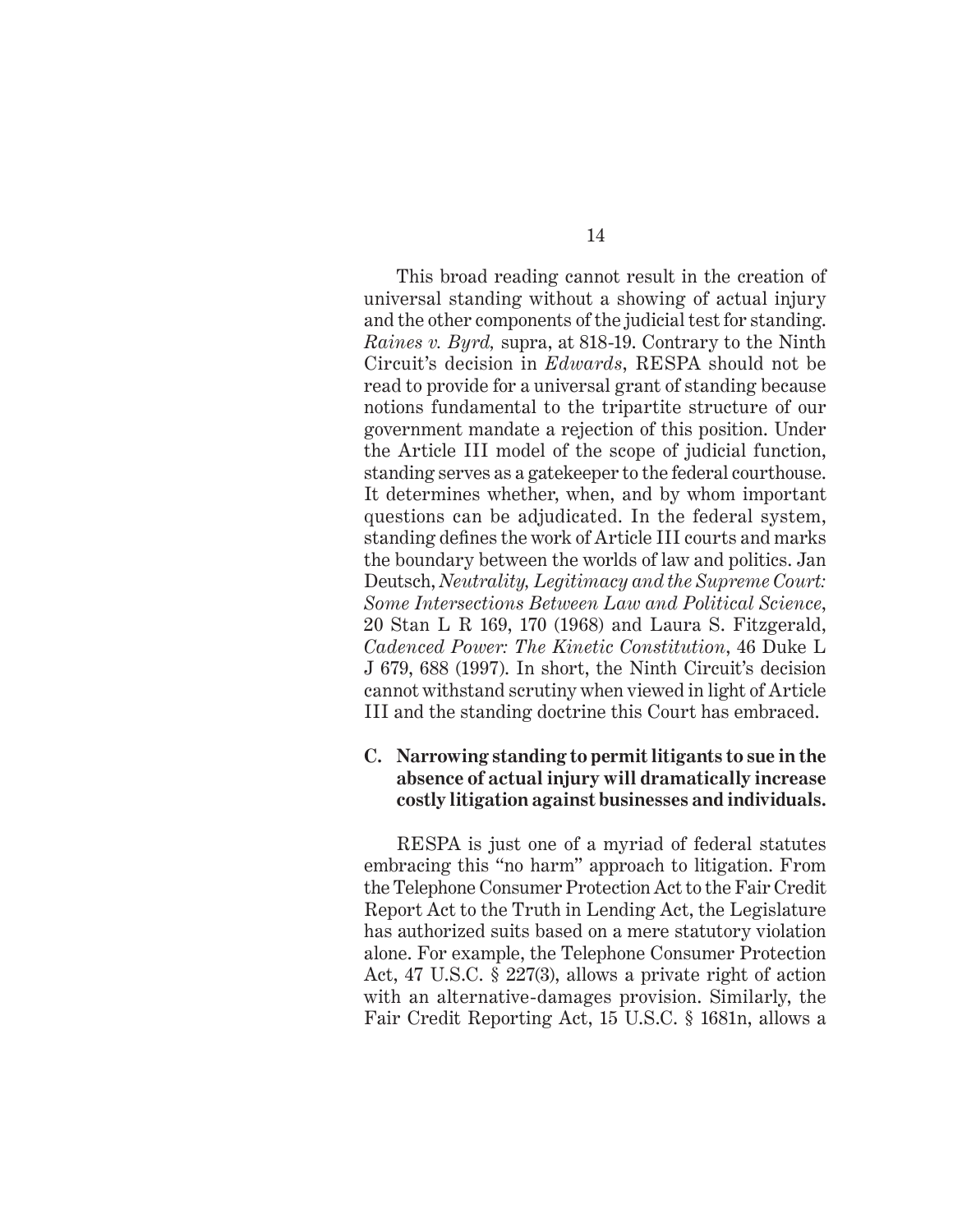consumer to recover up to \$1,000 in damages in a civil suit as an alternative to actual damages sustained. The Truth in Lending Act, 15 U.S.C. § 1640, contains a similar alternative-damages provision that has been interpreted to allow a consumer to bring a claim and receive damages upwards of \$500,0000 without any showing of actual injury or damages. *See, e.g*., *Gambardella v. G. Fox & Co*., 716 F.2d 104 (2nd Cir. 1983); *Purtle v. Eldridge Auto Sales, Inc*., 91 F.3d 797 (6th Cir. 1996). Accordingly, a decision by this Court affirming the Ninth Circuit may well reach beyond RESPA. A decision from this Court to narrow the standing doctrine to permit a suit in the absence of an actual injury could be applied to upwards of fifteen federal statutes permitting suits based on mere statutory violations alone. *See, e.g*., 15 U.S.C. § 1692 (Fair Debt Collection Practices Act); 29 U.S.C. § 1854 (Migrant and Seasonal Agricultural Worker Protection Act); 15 U.S.C. § 1693m(a)(2) (Electronic Funds Transfer Act); 12 U.S.C. § 4907 (Homeowners Protection Law); 15 U.S.C. § 1681, *et. seq*. (Fair and Accurate Credit Transactions Act).

These legislatively-conferred statutory suits can be brought through any of a number of means, but are typically brought in the form of a class action, as in this case. This Court has required careful consideration of the propriety of certifying class actions, most recently in its decision reversing the Ninth Circuit's decision to certify the largest employment class action in history. *Wal-Mart Stores, Inc. v. Dukes, et. al*., 131 S. Ct. 2541, 2556-57 (2011). Although this Court has recognized that class actions can be a useful tool to protect certain public rights, DRI and ASCDC believe that when used in connection with "no harm" statutes they pose a great potential for abuse by entrepreneurial lawyers seeking enormous fees. Stated simply, when a plaintiff has no actual injury at stake in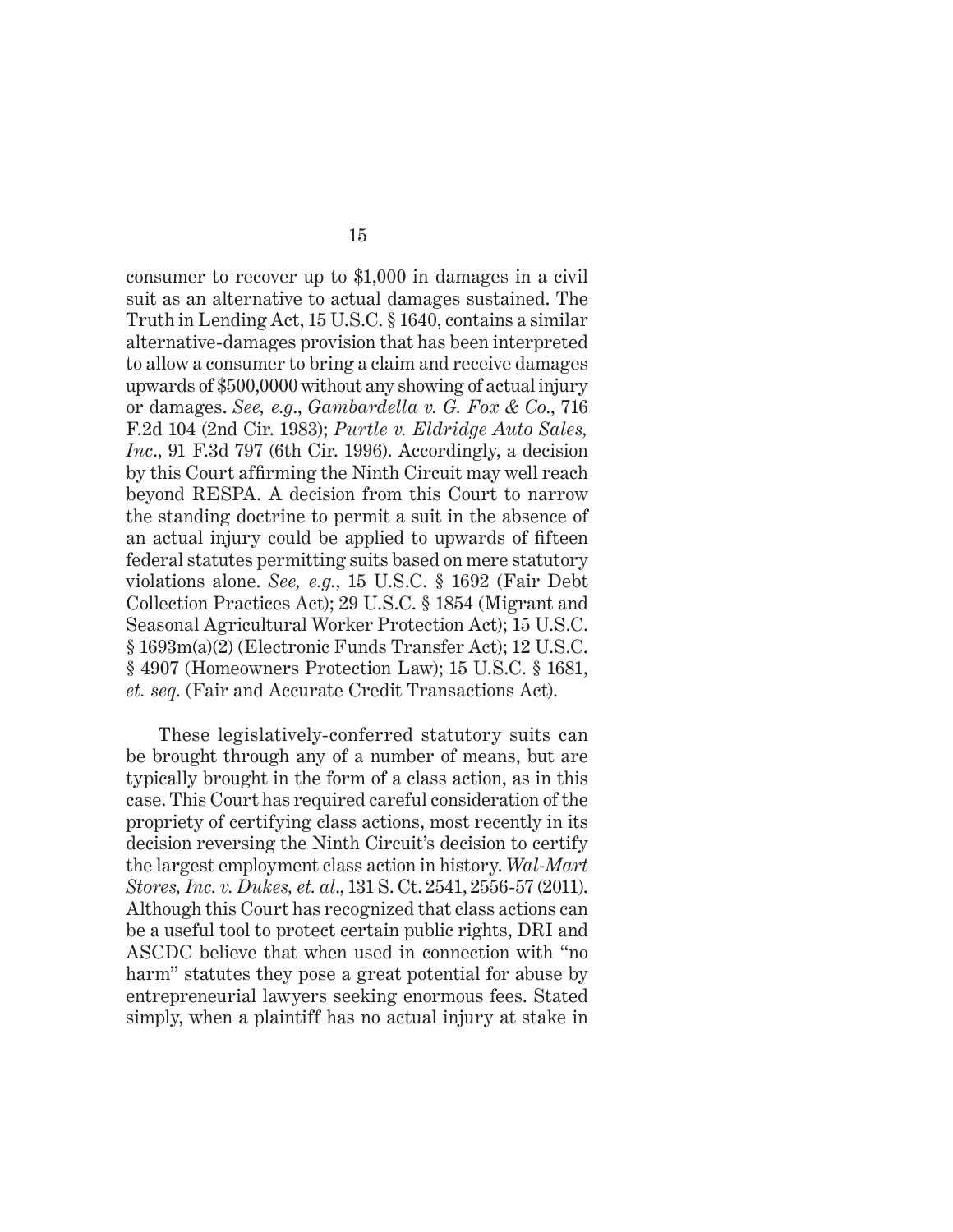the lawsuit, only the lawyers who bring the suits – not the plaintiffs – benefit. Nan S. Ellis, *The Class Action Fairness Act of 2005: The Story Behind the Statute*, 35 J. Legis. 76 (2009). It is for this precise reason class actions are often viewed as nothing more than "money generators" for the lawyers who bring them. *Id*.

The cost attendant to defending "no harm" lawsuits cannot be overstated. The advent of electronic discovery has further increased litigation costs, particularly for large corporate defendants. Robert F. Carangelo, *et. al*., *Cost-Shifting in Electronic Discovery*, 50 Dec Fed. Law. 35 (Nov/Dec 2003) (noting that the cost of production of electronic data in discovery is greater "than the costs associated with the old-fashioned production of paper documents[.]").2 For new companies and those suffering under today's current economic climate, a major lawsuit, and the attendant costs, could sound the death knell. Bradley J. Bondi, *Facilitating Economic Recovery and Sustainable Growth Through Reform the Securities Class-Action System: Exploring Arbitration as an Alternative to Litigation*, 33 Harv. J.L. & Pub. Pol'y 607, 612 (Spring 2010).

<sup>2.</sup> Rather than "a tool to collect information to aid the fact finder," discovery in today's litigation environment is more akin to a "weapon in the requesting party's arsenal to impact the outcome of a case irrespective of the merits[.]" White Paper, *Reshaping the Rules of Civil Procedure for the 21st Century: The Need for Clear, Concise, and Meaningful Amendments to Key Rules of Civil Procedure,* xiii (May 2010). The "*in terrorem* effect" of largely unregulated discovery is "promoting settlements that go well beyond perceived liability" and "driving up the cost of much litigation to levels entirely disproportionate to the underlying dispute." *Id*. at 18.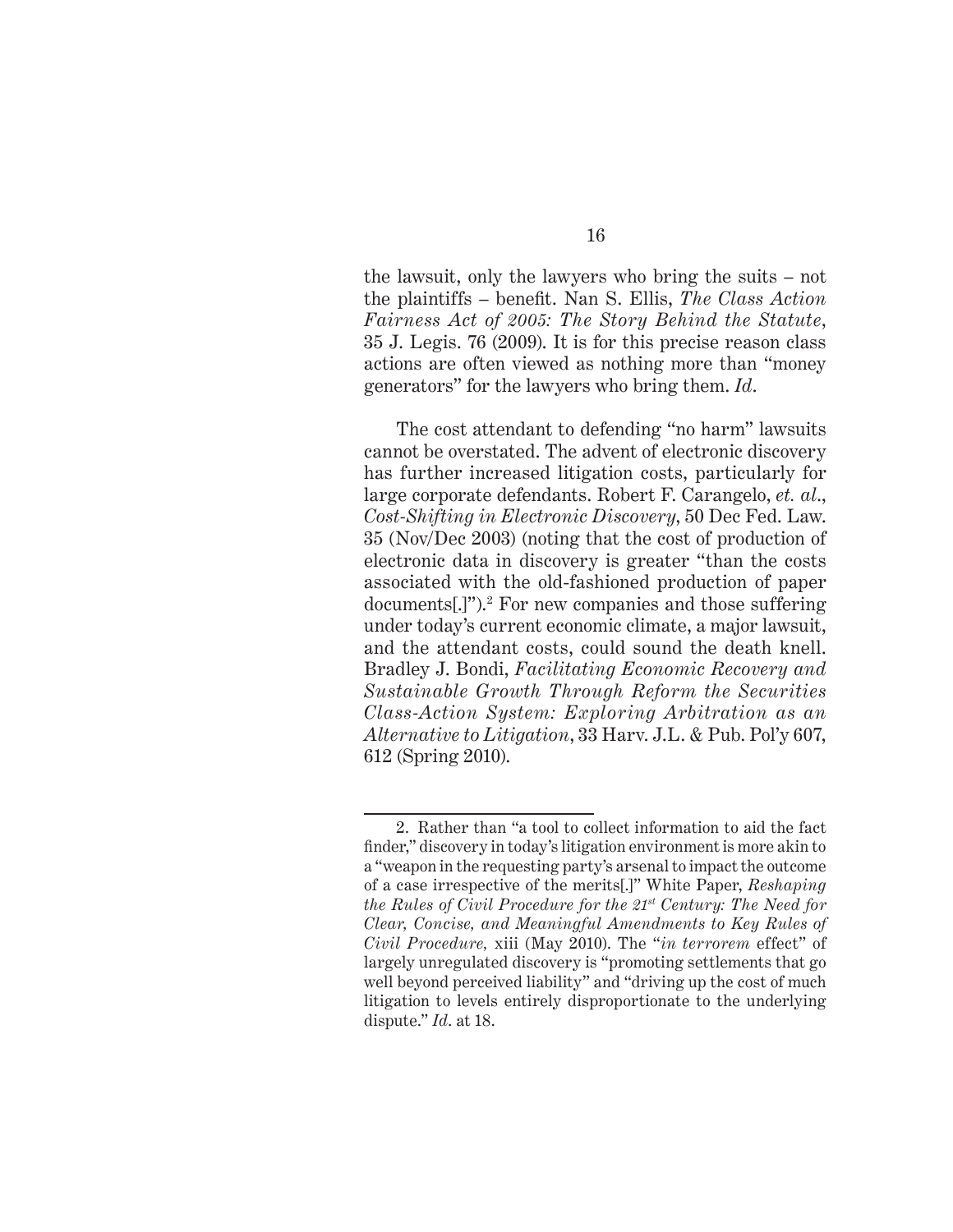And corporations and individual businesses are not the only ones bearing this cost. The U.S. capital markets and economy are suffering from the relative ease in which lawsuits can be filed. Empirical research shows that the threat of litigation, particularly private securities class-action lawsuits, is a strong impediment to economic growth in the United States. *Id*. at 618. A 2007 study on the effects of private securities litigation on the competitiveness of the U.S. markets found that the prevalence of meritless lawsuits in the U.S. has driven away potential investors. A staggering 85% of CEOs indicated that they preferred London over New York "due to the litigation risk associated with U.S. Markets." *Id*. at 619, citing McKinsey & Co., *Sustaining New York's and the US' Global Financial Services Leadership 101* (2007). A different survey polling 334 senior executives of companies based in various countries, including the United States, United Kingdom, Germany, France, China, Japan, and India, revealed that nine out of ten companies who de-listed from a U.S. exchange in the last four years said that the litigation environment played some role in that decision. 33 Harv J L & Pub Pol'y at 619, citing the Fin. Servs. Forum, 2007 Global Capital Markets Survey 8 (2007). This, in turn, hampers economic growth in the United States, because the threat of class action suits is a primary disincentive to listing on U.S. exchanges. *Id*. 3

<sup>3.</sup> The abuses attendant with use of the class action device has resulted in a growing public distrust of class actions. John H. Beisner, et. al., *Class Action "Cops": Public Servants or Private Entrepreneurs?*, 57 Stan. L. Rev. 1441 (April 2005). In a 2003 nationwide poll conducted by the United States Chamber of Commerce, a mere 5% of the respondents "thought consumers benefited the most from class actions; 47% viewed attorneys as the primary beneficiaries." *Id.* at 1444. District and intermediate appellate courts have similarly declined to certify classes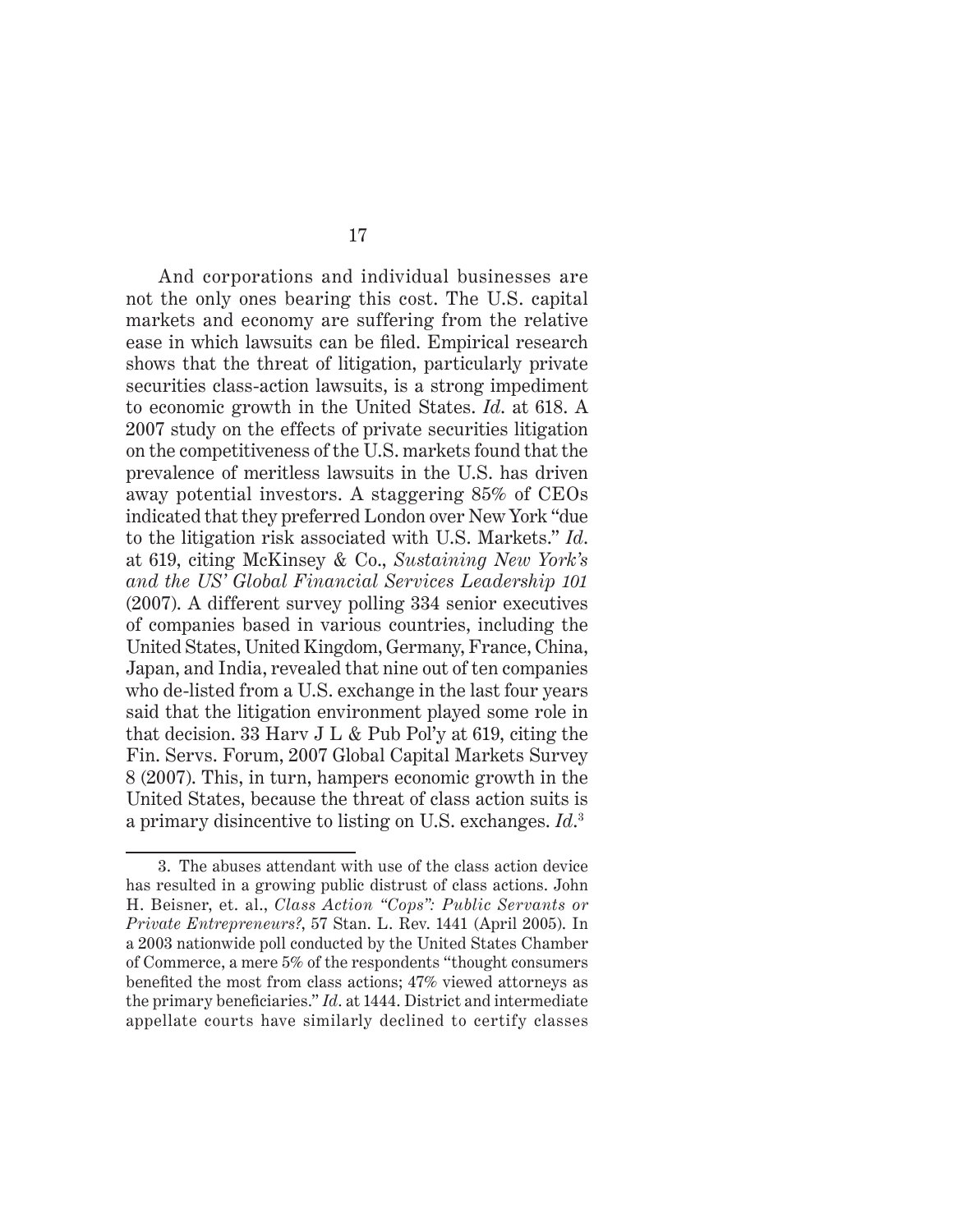Careful adherence to the standing doctrine serves to guard against a proliferation of no-harm lawsuits. Litigation brought by entrepreneurial class action attorneys or those attempting to serve as a bureaucratic ombudsman for the federal government harms the civil justice system, both because it creates enormous litigation costs with no attendant benefit and because it destabilizes the carefully calibrated equilibrium between the political branches of government and the judiciary. By limiting suits to the constitutional framework of a "case" or "controversy," standing assures that corporations and individuals will not be subject to academic litigation where the complaining party has suffered no real injury. And it also guards against plaintiff attorneys, and particularly class attorneys, receiving exorbitant fees that may put a corporation out of business for a statutory violation unaccompanied by any cognizable injury. On the other hand, by allowing Congress to create a statutory cause of action so long as it comports with the constitutional strictures of Article III, defendants are incentivized to conform their conduct to the law.

It is therefore imperative that this Court adopt a rule that preserves this careful balance. And this Court can do so by upholding the right of Congress to create a statutory cause of action, but declining to allow it to do so in a manner that circumvents constitutional strictures.

where, on balance, the potential liability to the defendant was so disproportionate to the absence of any actual injury suffered by the plaintiffs that it raised due process concerns. *Seig v. Yard House Rancho Cucamonga, LLC*, 2007 WL 6894503 (C.D. Cal 2007); *Ratner v. Chemical Bank New York Trust Co*., 54 F.R.D. 412, 416 (S.D.N.Y. 1972); *Pisciotta v. Old Nat. Bankcorp*, 499 F.3d 629 (7th Cir. 2007).